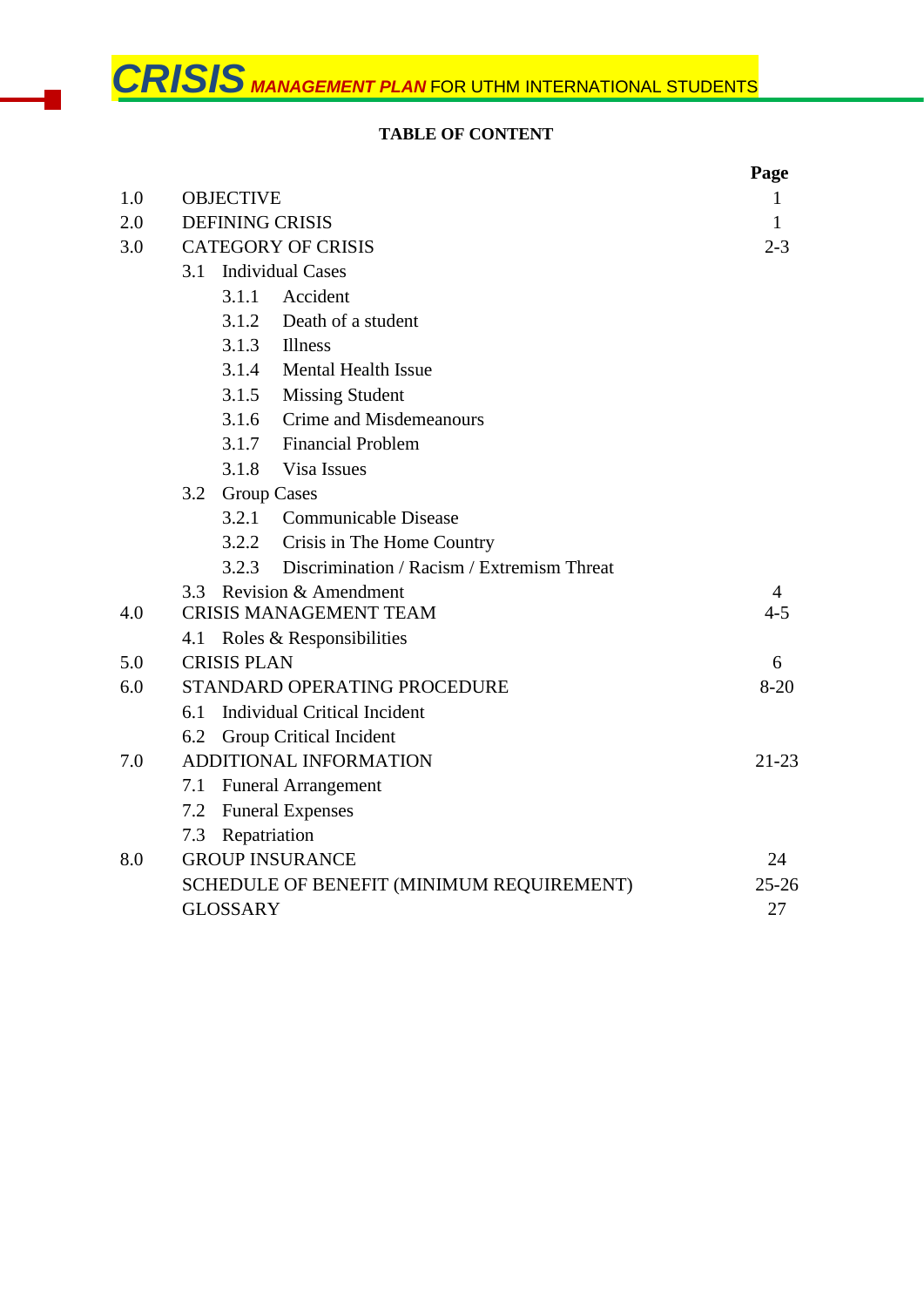# **UNIVERSITI TUN HUSSEIN ONN MALAYSIA (UTHM) CRISIS MANAGEMENT PLAN FOR INTERNATIONAL STUDENTS**

### **1.0 OBJECTIVE**

UTHM Crisis Management Plan (UCMP) is designed to manage emergencies and crisis that specifically affect UTHM international students and the University operation as a whole.

The purpose of UCMP is to;

- 1.1 Categorize types of crisis and the appropriate action.
- 1.2 Identify the appropriate office / person to undertake responsibility.
- 1.3 Provide clear guidelines during crisis response.
- 1.4 Assist international students in receiving appropriate assistance following the critical incident.
- 1.5 Comply with the requirements of good governance.

#### **2.0 CRISIS DEFINTION**

Crisis can be defined as an emergency which happens without plan. It could also be a set of external circumstances or events over which we have no control. The crisis that involves international student as a client requires cross-cultural understanding.

International students are at a transitional stage in adapting to a new culture and environment. The very fact of being in a new and different culture could trigger off a crisis for some individuals. Crisis management helps us to emerge from crisis successfully, without incurring heavy loss.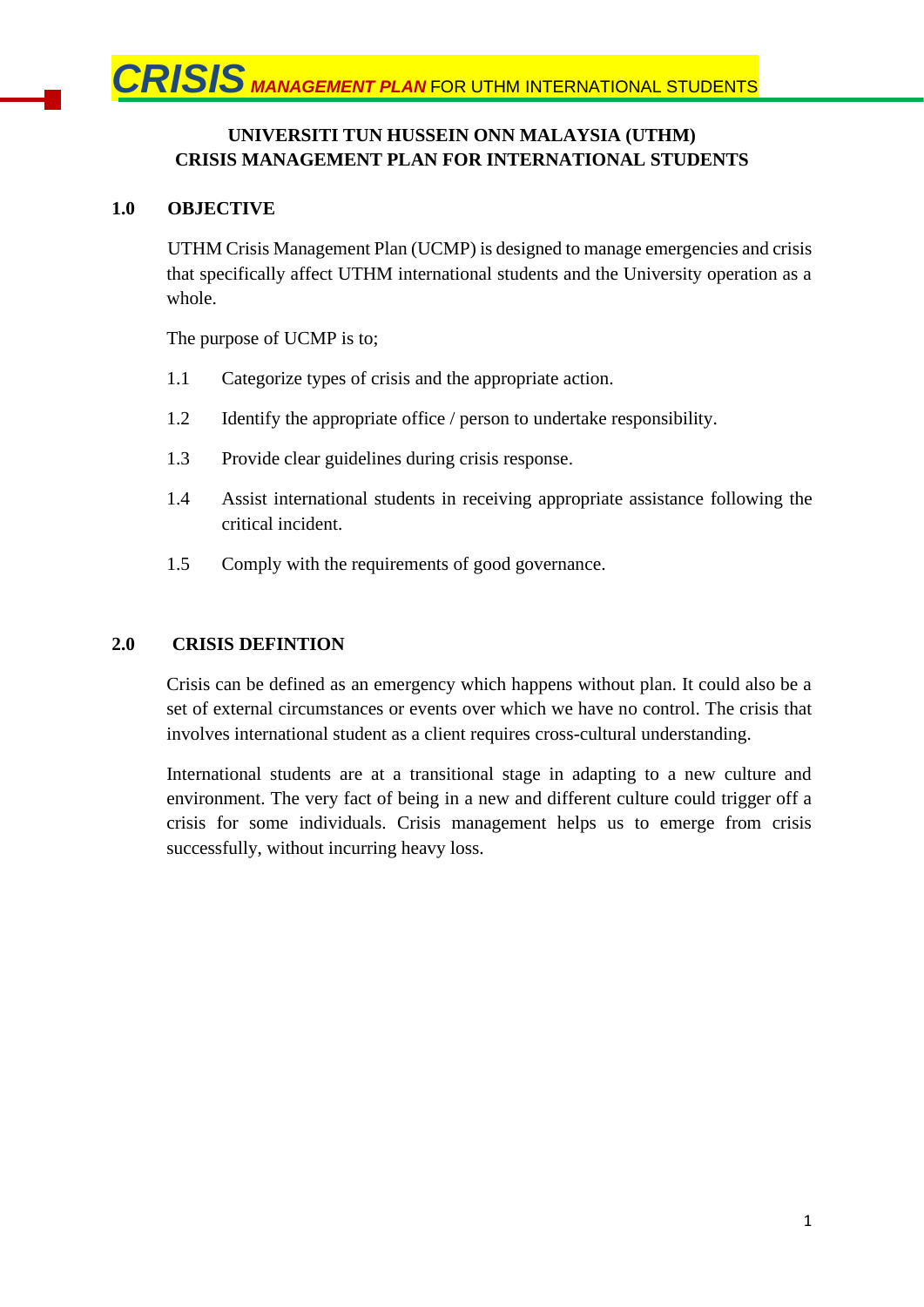### **3.0 CATEGORY OF CRISIS**

Aspects of a crisis that affect international students can be divided into 2 categories:

#### **3.1 Individual Cases**

### **3.1.1 Accident**

The student gets into accident in campus or outside campus that requires first aid intervention or professional medical treatment (Refer to Page 8).

### **3.1.2 Death of a Student**

The sudden loss of a student can become a traumatic incident that will lead to emotional and physical pain (Refer to Page 9 and 10).

#### **3.1.3 Illness**

The student suffers a protracted illness which significantly affects his/her studies (Refer to Page 11).

#### **3.1.4 Mental Health Issues**

The student may face difficulty to adapt with the new environment and culture adjustment. The difficulties could lead to personal problem that will change the student's behaviour (Refer to Page 12).

### **3.1.5 Missing Student**

The student has been reported absent from the lecture and has gone missing for a certain period of time (Refer to Page 13).

Report of missing can be done based on these scenario :

- a) If Absent from class for 7 consecutive days
- b) Within 7 days after the visa has been expired
- c) Once received any report from students or others

#### **3.1.6 Crime and Misdemeanours**

The student could be a victim of could have committed or could face an accusation or could be found guilty of a crime (Refer to Page 14). The following are examples of the situations:

- $\downarrow$  Vandalism
- **L** Demonstration
- Gangsterism
- $\overline{\phantom{a}}$  Drug abuse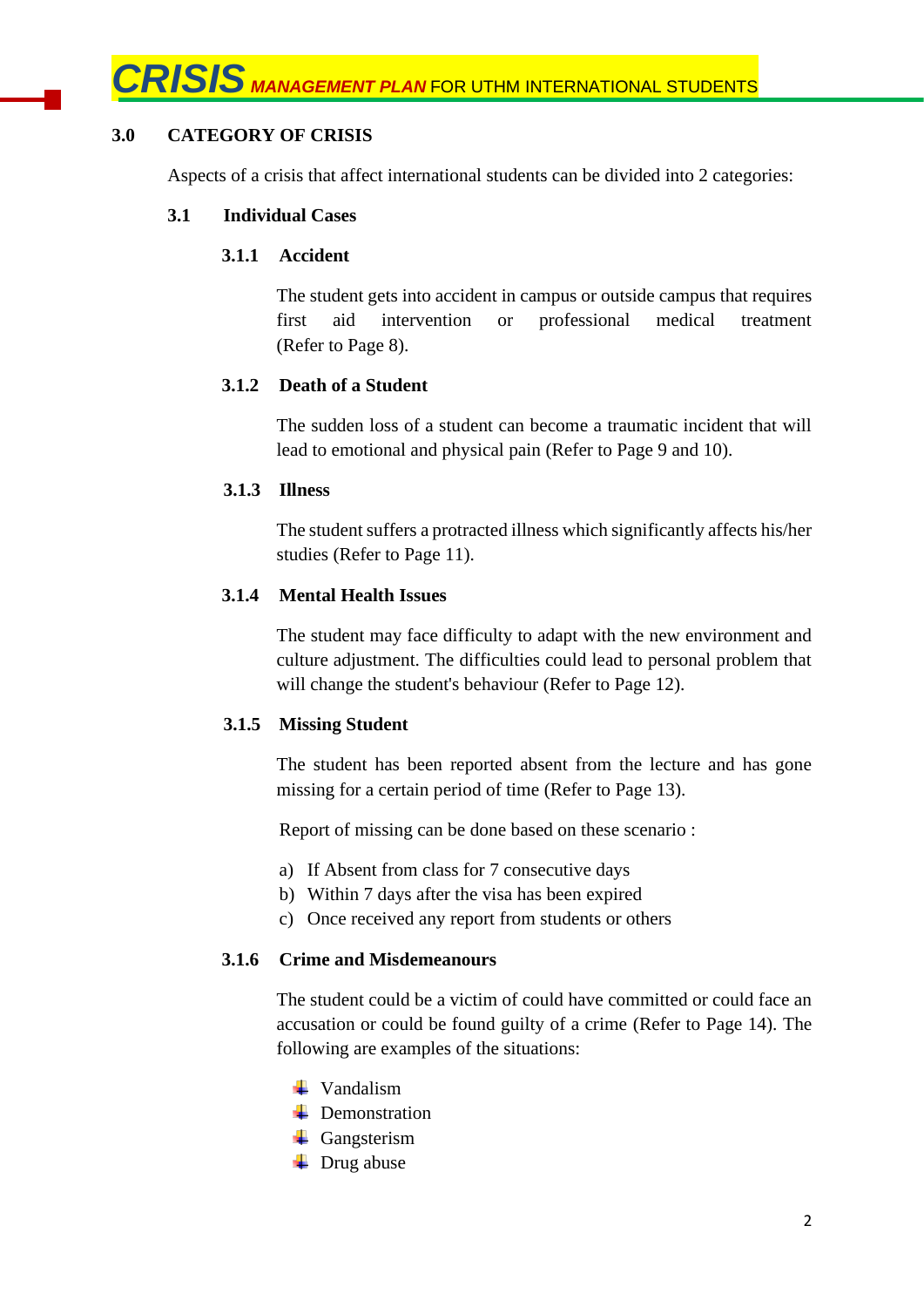- $\triangleq$  Obscenity / Sexual Harassment
- $\overline{\phantom{a}}$  Kidnapping
- **Murder**
- $\overline{\phantom{a}}$  Robbery / Burglary

#### **3.1.7 Financial Problem**

The student faces financial problem constraints that affect his/her ability to pay the tuition fees (Refer to Page 15).

#### **3.1.8 Visa Issues**

The student is subject to visa related issues such as overstay, withdrawal/ termination /deferment of study that affect their legal stay in Malaysia. (Refer to Page 16 and 17).

#### **3.2 Group Cases**

#### **3.2.1 Communicable Diseases**

A situation whereby an outbreak of communicable diseases that could affect the students, regardless of their nationality e.g. Covid 19, Influenza, Meningitis (Refer to Page 18).

### **3.2.2 Crisis in The Home Country**

The critical situation that may arise in the student's home country which have an impact towards the student's personal life and behaviour (Refer to Page 19). The following are examples of situation that may arise:

- $\downarrow$  Natural disasters such as earthquakes, floods and others.
- $\overline{\phantom{a}}$  Civil or political upheaval such as war, civil war, mass demonstration and others.
- $\ddot{\text{F}}$  Financial turmoil such as currency devaluation, foreign exchange restriction and others.

#### **3.2.3 Discrimination / Racism / Extremism Threat**

The movement of discrimination and racial disparities among students in the campus (Refer to Page 20).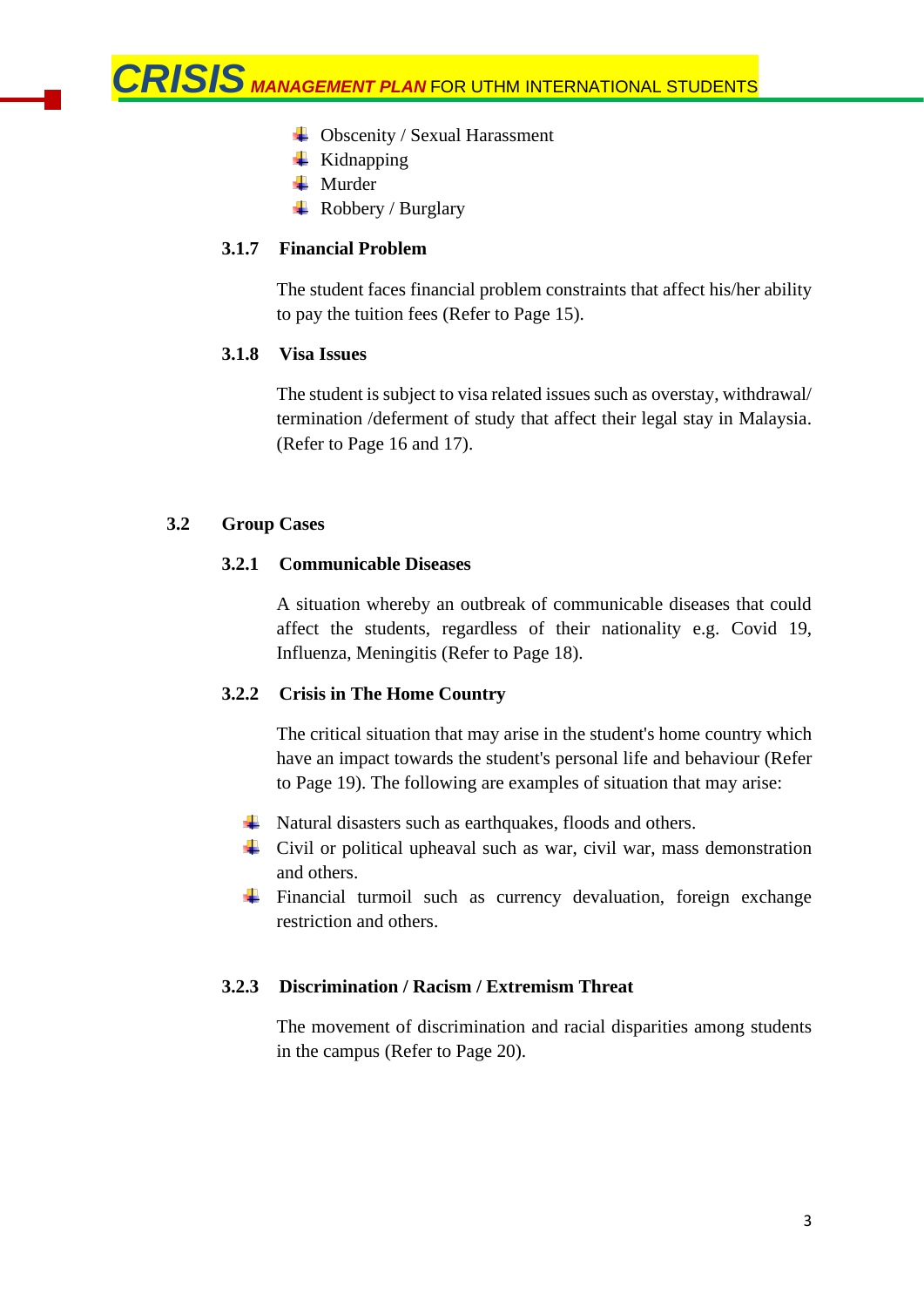## **3.3 Revision and Amendment**

- i) This UCMP can be revised and amended whenever appropriate and necessary, subject always to the laws, procedures, rules and regulations for the time being in force.
- ii) All revisions and amendments are subject to the approval of the University's Executive Committee or any Committee responsible for approving the implementation of this UCMP.

### **4.0 CRISIS MANAGEMENT TEAM**

The International Office will be the central point of referral whenever the crisis involves international students. However, it will be impossible for only one department to be responsible in managing international students' welfare without any commitment and co-operation from others which respective department involved. Communication can be done through any platform such as email, whatsapp, telegram and others.

Hence, the role could be fulfilled by various offices / departments across UTHM depending on the role & responsibilities required. Therefore, it is important for UTHM to establish specific Crisis Management Team that has clearly stated responsibilities and duties to function as a team during the crisis.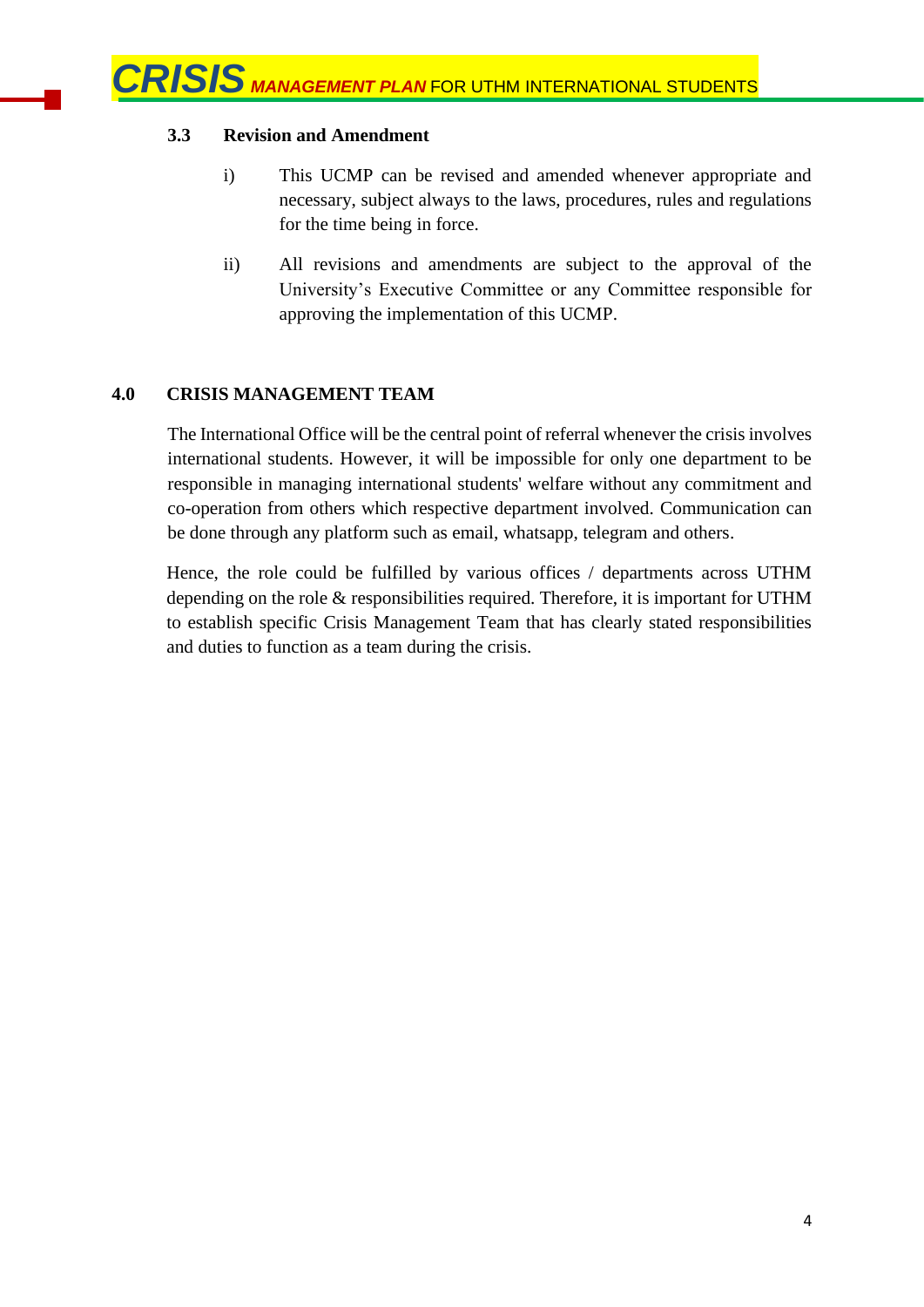

Figure 1: UTHM Crisis Management Team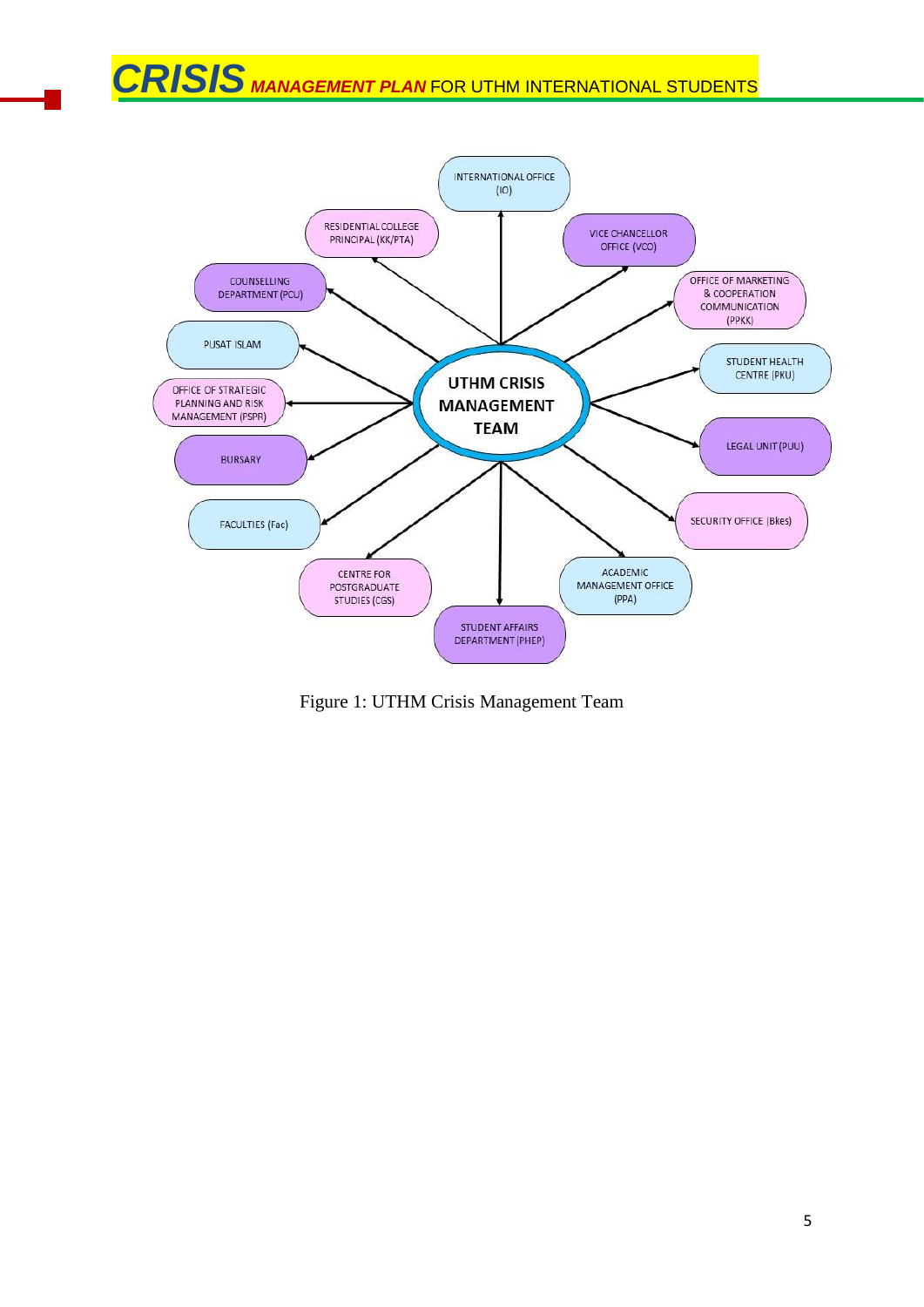# **4.1 ROLES & RESPONSIBILITIES**

| NO  | <b>DEPARTMENT</b>                | <b>RESPONSIBILITY</b>                                    |  |
|-----|----------------------------------|----------------------------------------------------------|--|
| 1.  | International<br>Office          | Main communication point with the student, student's     |  |
|     | (IO)                             | family, embassy, insurance company, and other related    |  |
|     |                                  | agencies.                                                |  |
| 2.  | Chancellor<br>Vice               | Offering condolences on behalf of the University.        |  |
|     | Office (VCO)                     |                                                          |  |
| 3.  | Office of Marketing              | Preparation of a press release and receiving all media   |  |
|     | Corporate                        | inquiries.                                               |  |
|     | Communication                    |                                                          |  |
|     | (PPKK)                           |                                                          |  |
| 4.  | <b>UTHM Health Care</b>          | Initial emergency response on campus that involves       |  |
|     | Centre (PKU)                     | heatlh & death issues.                                   |  |
|     |                                  | PKU will comunicate with Health District Office          |  |
|     |                                  | (PKD), if necessary.                                     |  |
| 5.  | Legal Unit (PUU)                 | Preparation on legal documentation and provide           |  |
|     |                                  | advice.                                                  |  |
| 6.  | Security<br>Office               | Initial emergency response and gathering evidence on     |  |
|     | (BKes)                           | security, crime & misdemeanours issues and lodge         |  |
|     |                                  | report to authorities.                                   |  |
| 7.  | Student<br><b>Affairs</b>        | Initial emergency response on campus if involve hostel   |  |
|     | Department (PHEP)                | issues and student's welfare.                            |  |
| 8.  | Academic                         | Finalization of student's academic status and record for |  |
|     | Management Office                | undergraduate students.                                  |  |
|     | (PPA)                            |                                                          |  |
| 9.  | for<br>Centre                    | Finalization of student's academic status and record for |  |
|     | <b>Postgraduate Studies</b>      | postgraduate students.                                   |  |
|     | (CGS)                            |                                                          |  |
| 10. | Faculties                        | Identify of student's status and provide the details of  |  |
|     |                                  | students.                                                |  |
| 11. | <b>Bursary</b>                   | Finalization of the student's financial status.          |  |
| 12. | Office of Strategic              | Coordinate issue related to outbreak of communicable     |  |
|     | Planning and Risk                | disease.                                                 |  |
| 13. | Management (PSPR)<br>Pusat Islam | Handling students welfare (death management, zakat).     |  |
| 14. | Residential<br>College           | students welfare (coordinate<br>Responsible on the       |  |
|     | Principal (KK/PTA)               | information and provide assistance during outbreak).     |  |
| 15. | Counselling                      | Provide counselling services.                            |  |
|     | Department (PCU)                 |                                                          |  |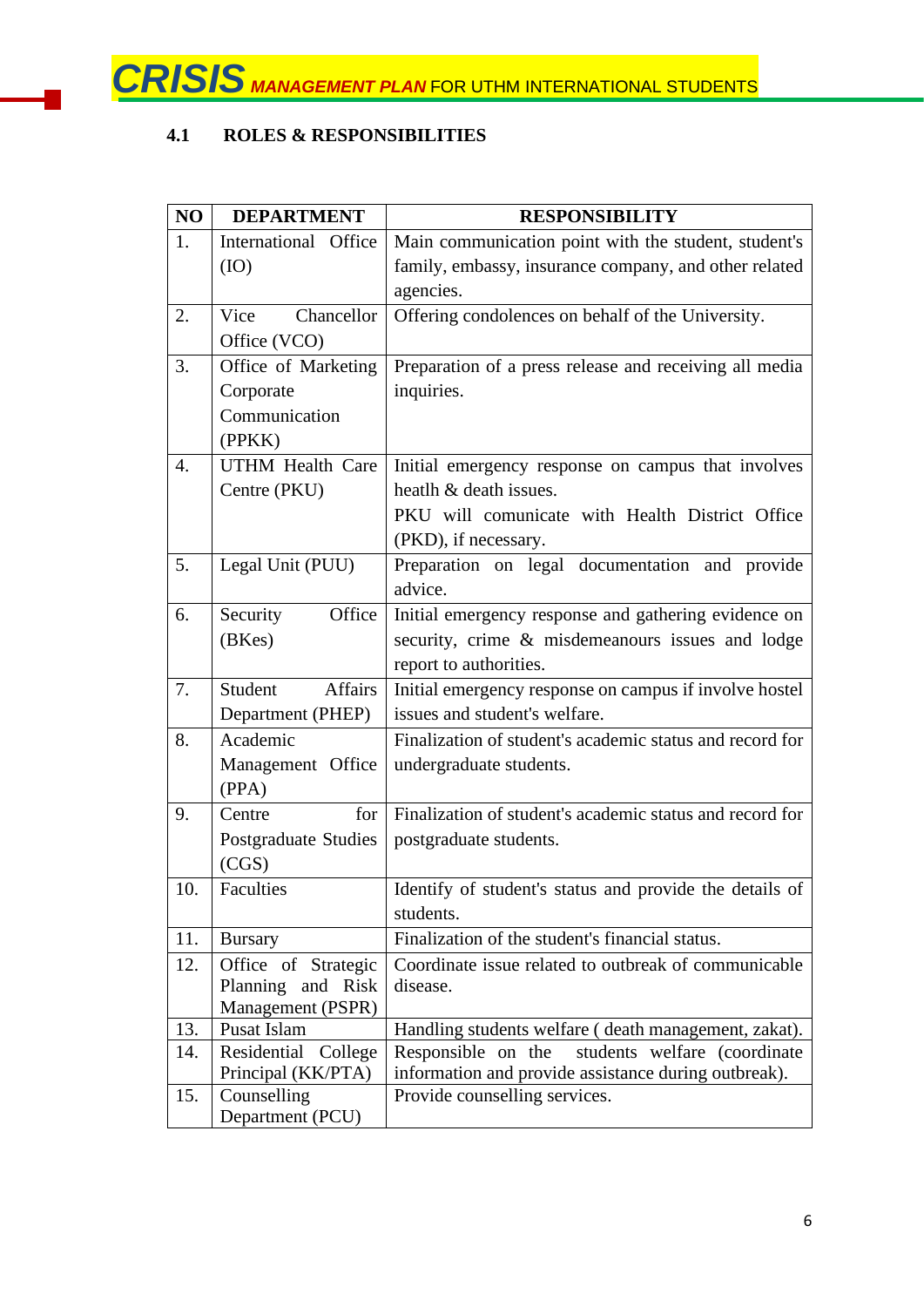# **5.0 CRISIS PLAN**

The key to a successful response to a crisis is a well-developed, coordinated and flexible response plan. The management of the crisis can be smoothly implemented by designing the activities and program that can reduce the likelihood of the crisis happening.

- 5.1 Such activities that can be organised are:
	- $\overline{\phantom{a}}$  Pre arrival kit covering all pertinent information
	- $\triangle$  Orientation week
	- $\ddagger$  International week
	- $\overline{\phantom{a}}$  Culture awareness programme for staff and students
	- **↓** Language support
	- $\downarrow$  Mentoring
	- $\leftarrow$  Counselling
- 5.2 Program and database to be updated
	- $\overline{\phantom{a}}$  Student Record Database (contains the next of kin information in Malaysia and overseas) – SMPi & IOS
	- Contact Directory Database (contains information of the Embassy Office in Malaysia, Funeral Agency and MAS KARGO etc.) (contact number for emergency)
	- University Contingency Budget for the welfare fund

Next section provides further details and flowcharts of the crisis.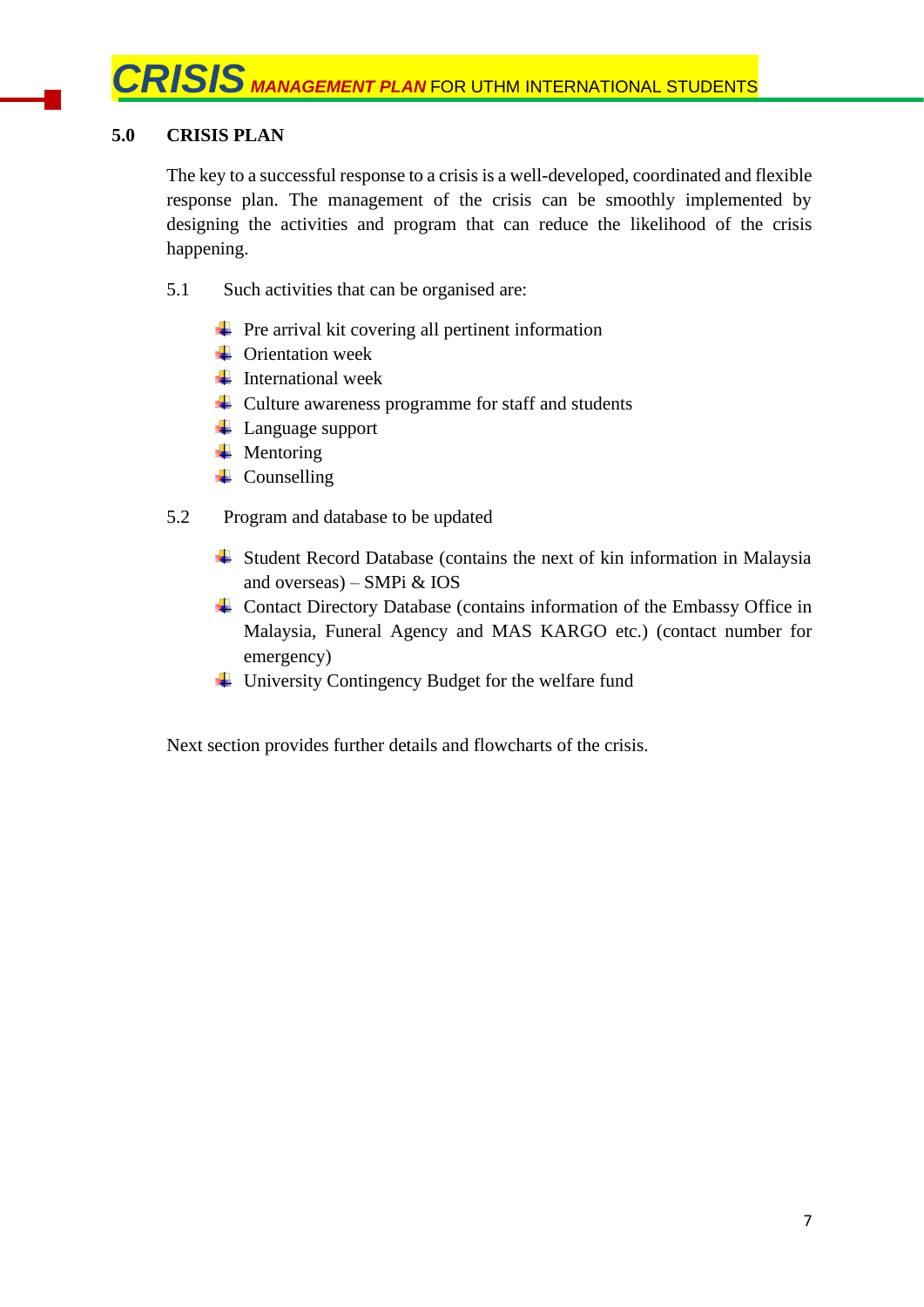# **6.0 STANDARD OPERATING PROCEEDURE**

# **6.1 INDIVIDUAL CRITICAL INCIDENT**

# **6.1.1 ACCIDENT**

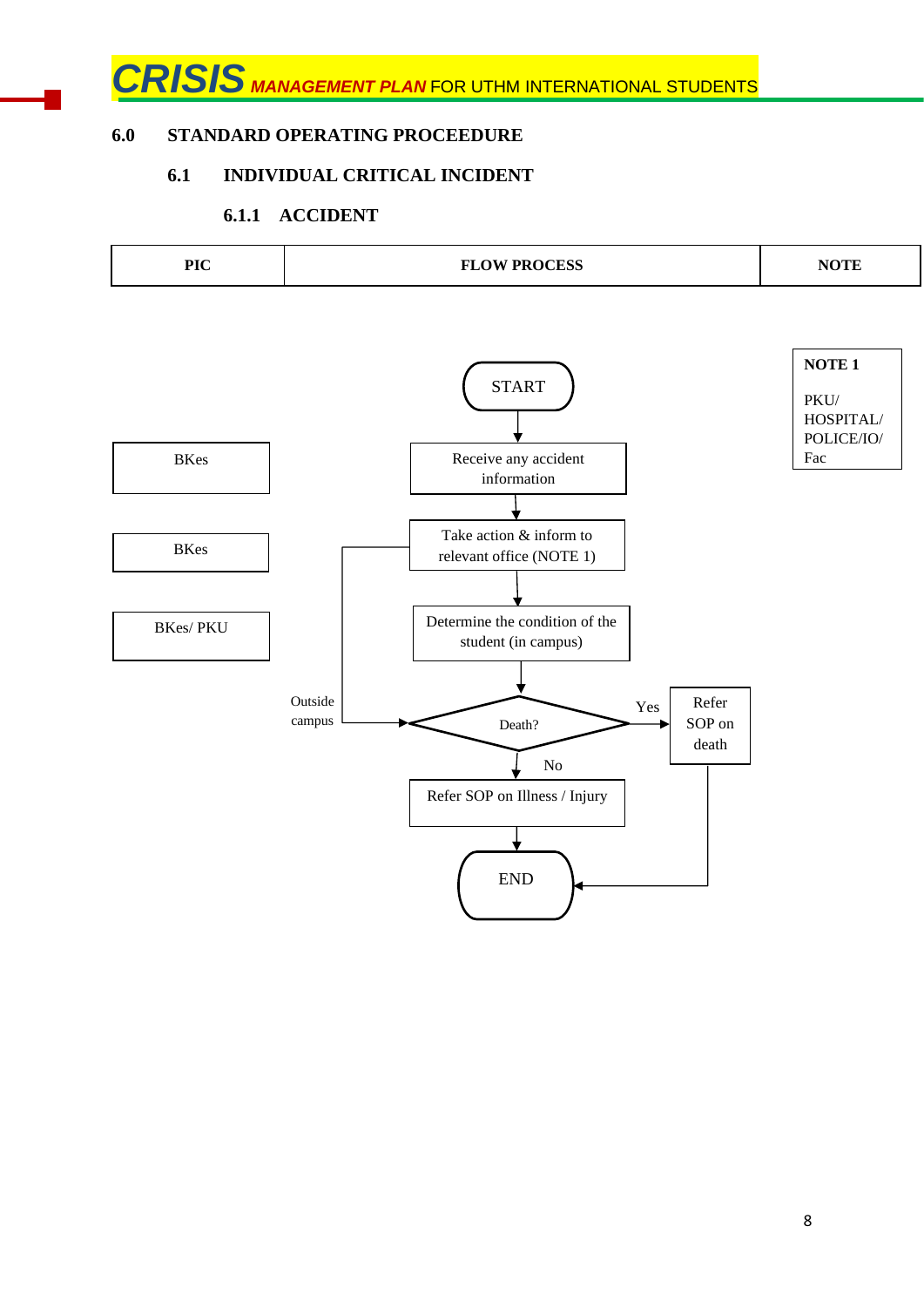**6.1.2 DEATH**

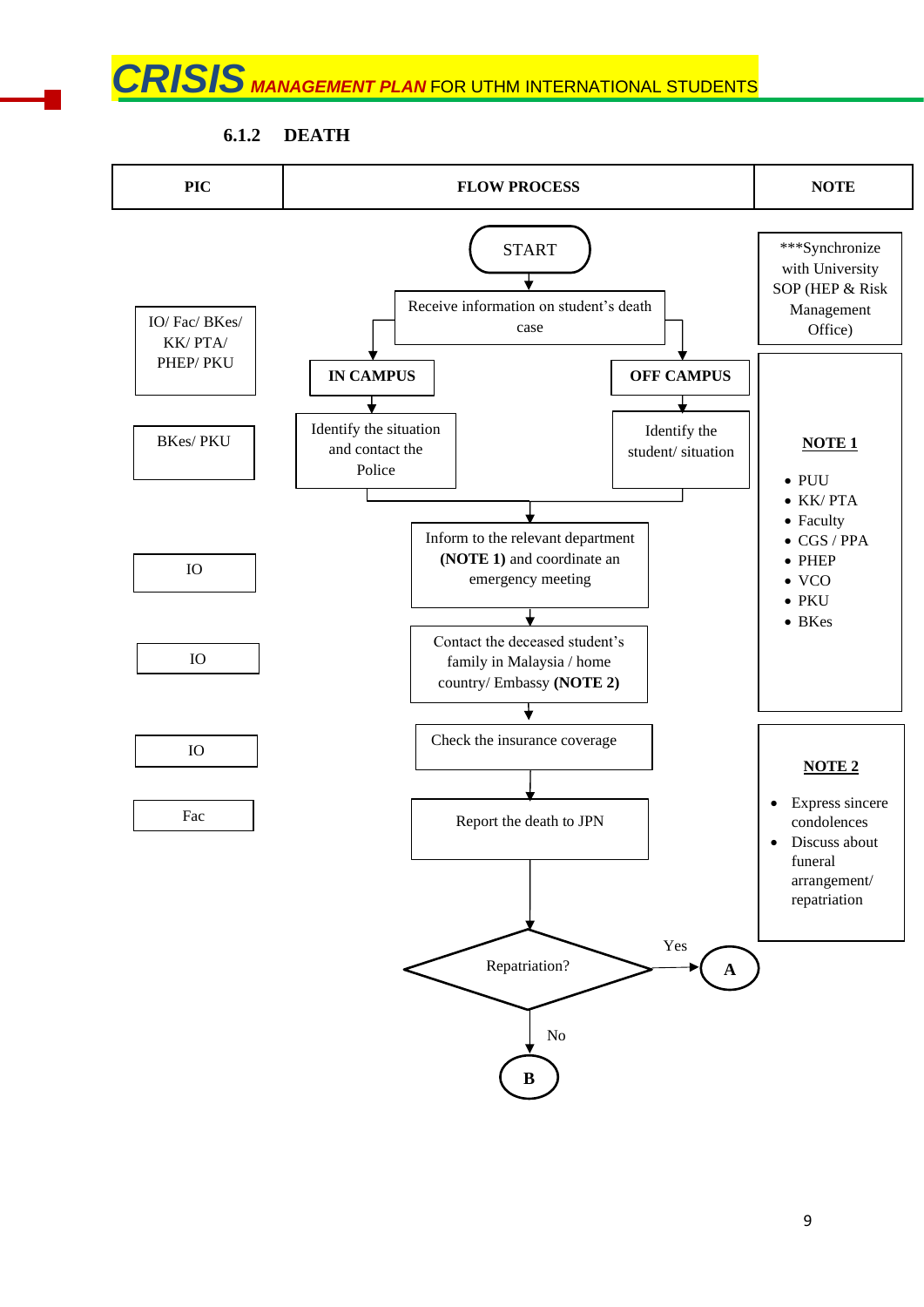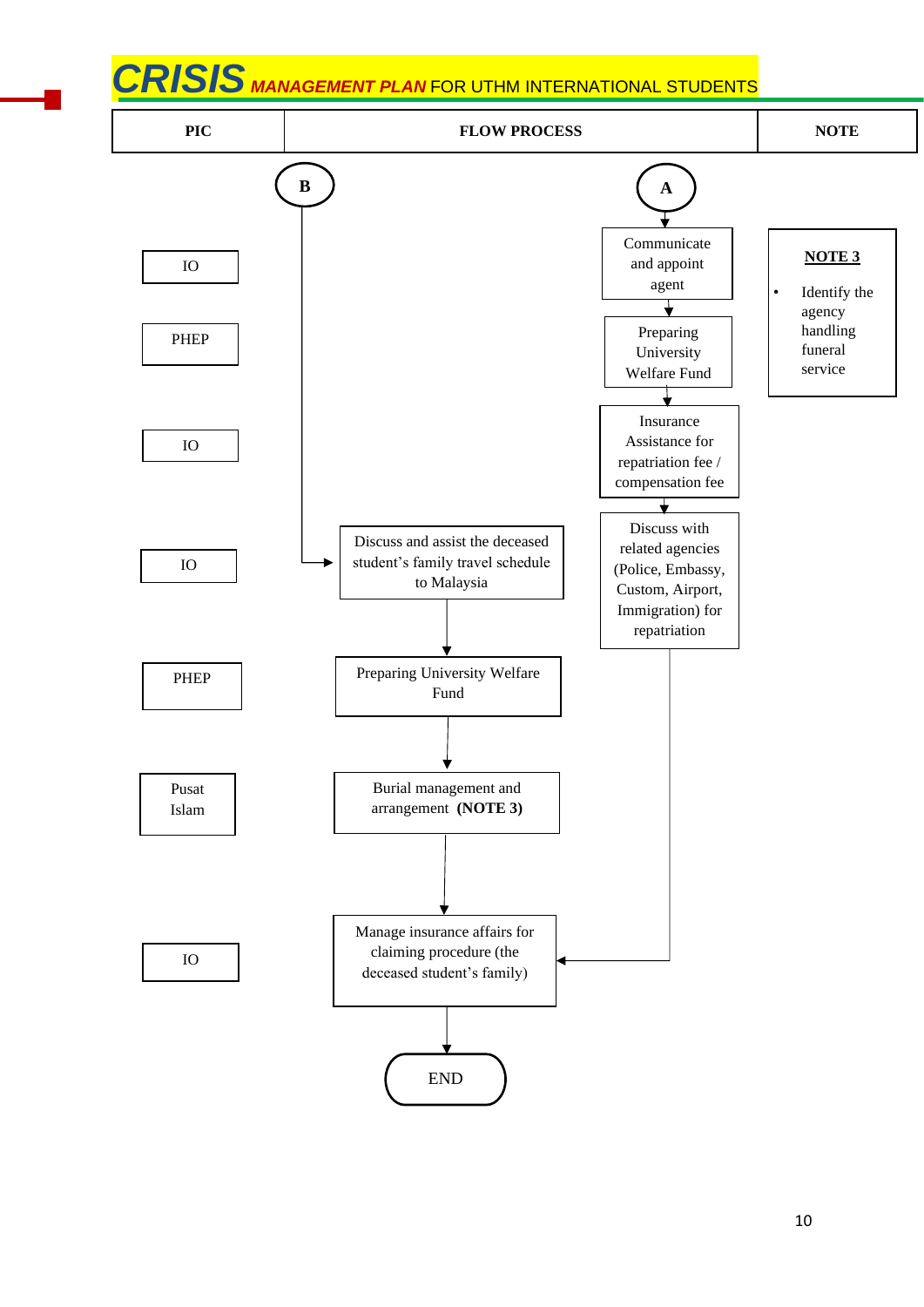## **6.1.3 ILLNESS/ INJURY**

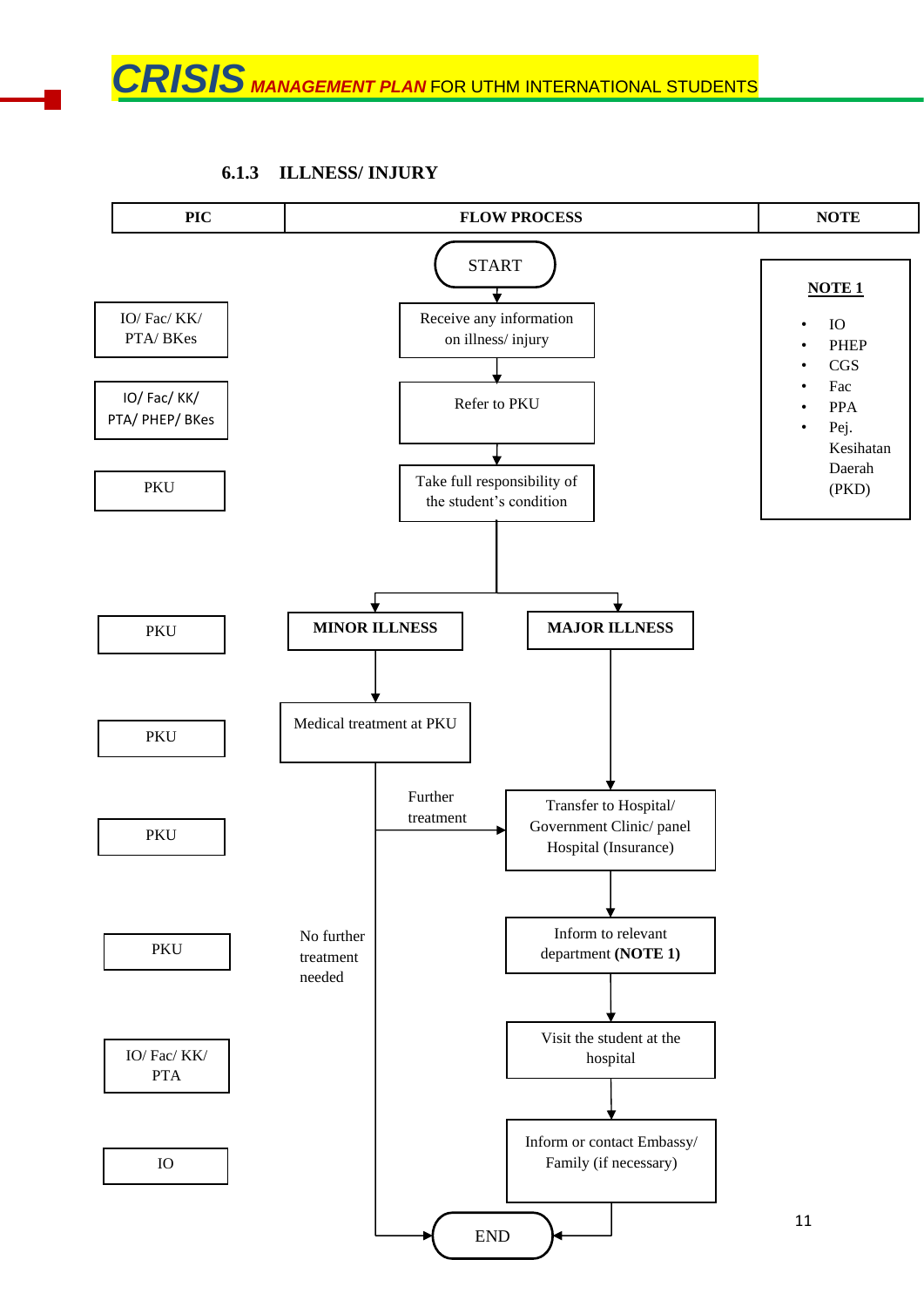

# **6.1.4 MENTAL HEALTH ISSUES**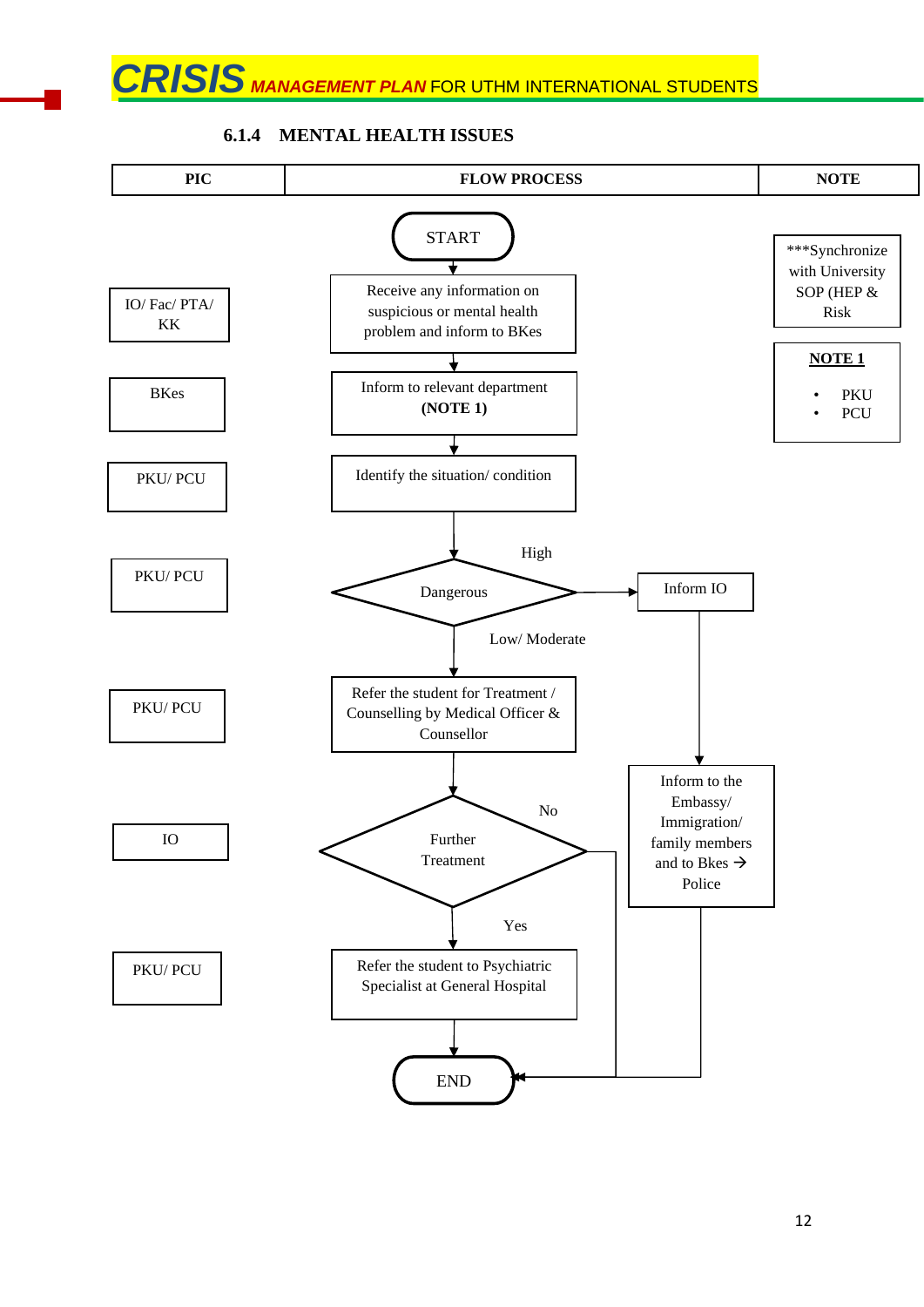**6.1.5 MISSING STUDENT**

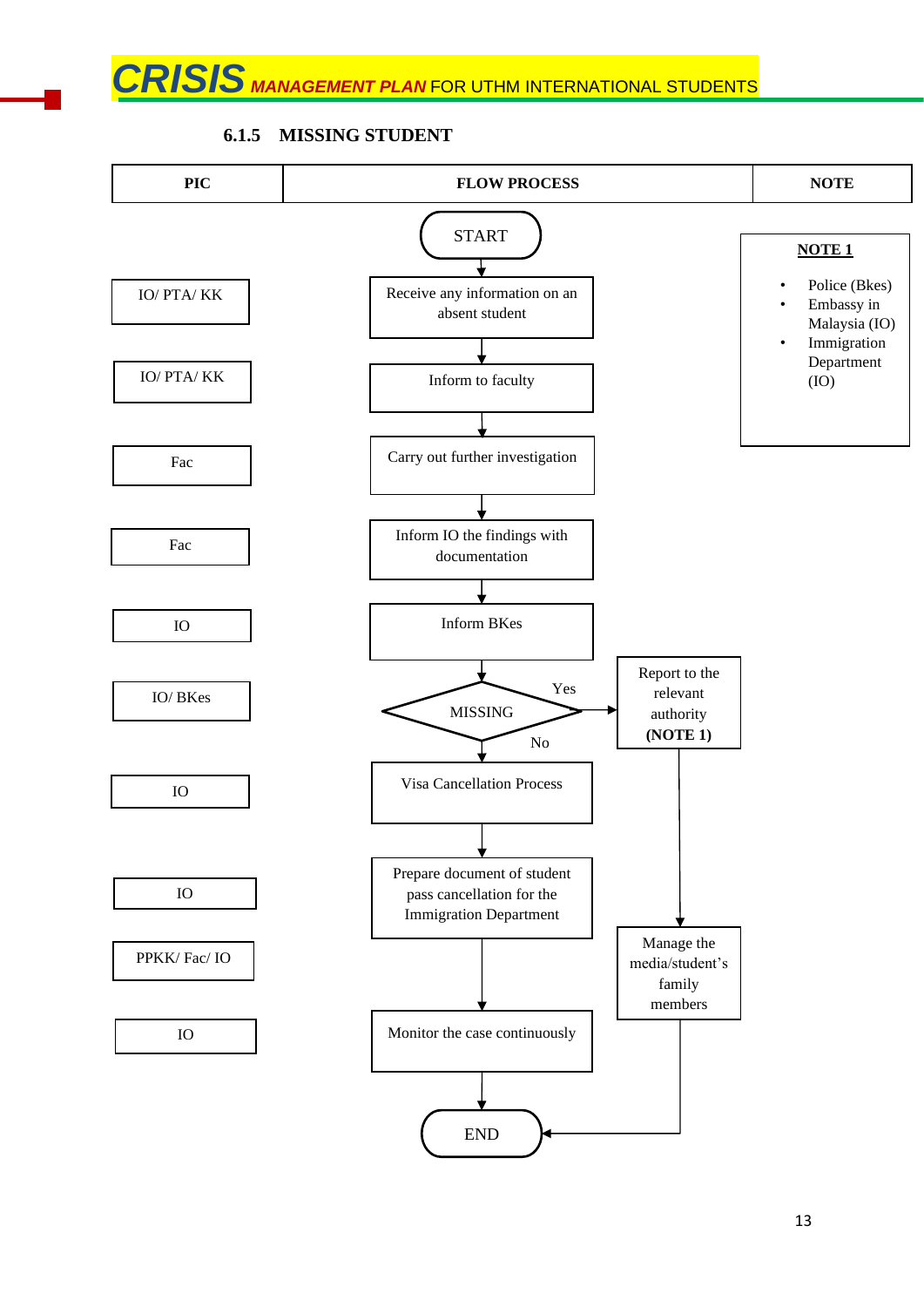

#### **6.1.6 CRIME & MISDEMEANOURS**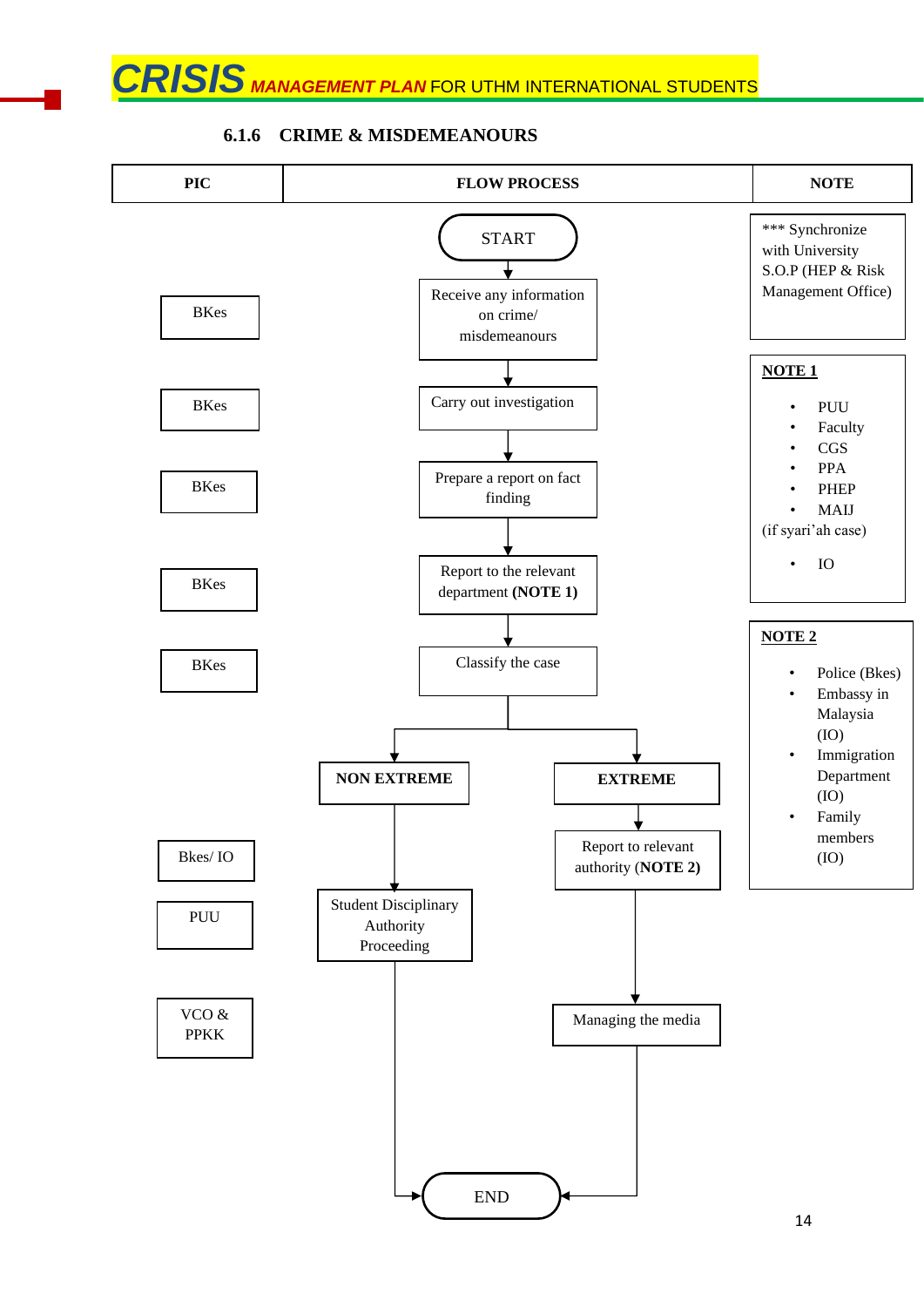

### **6.1.7 FINANCIAL PROBLEM**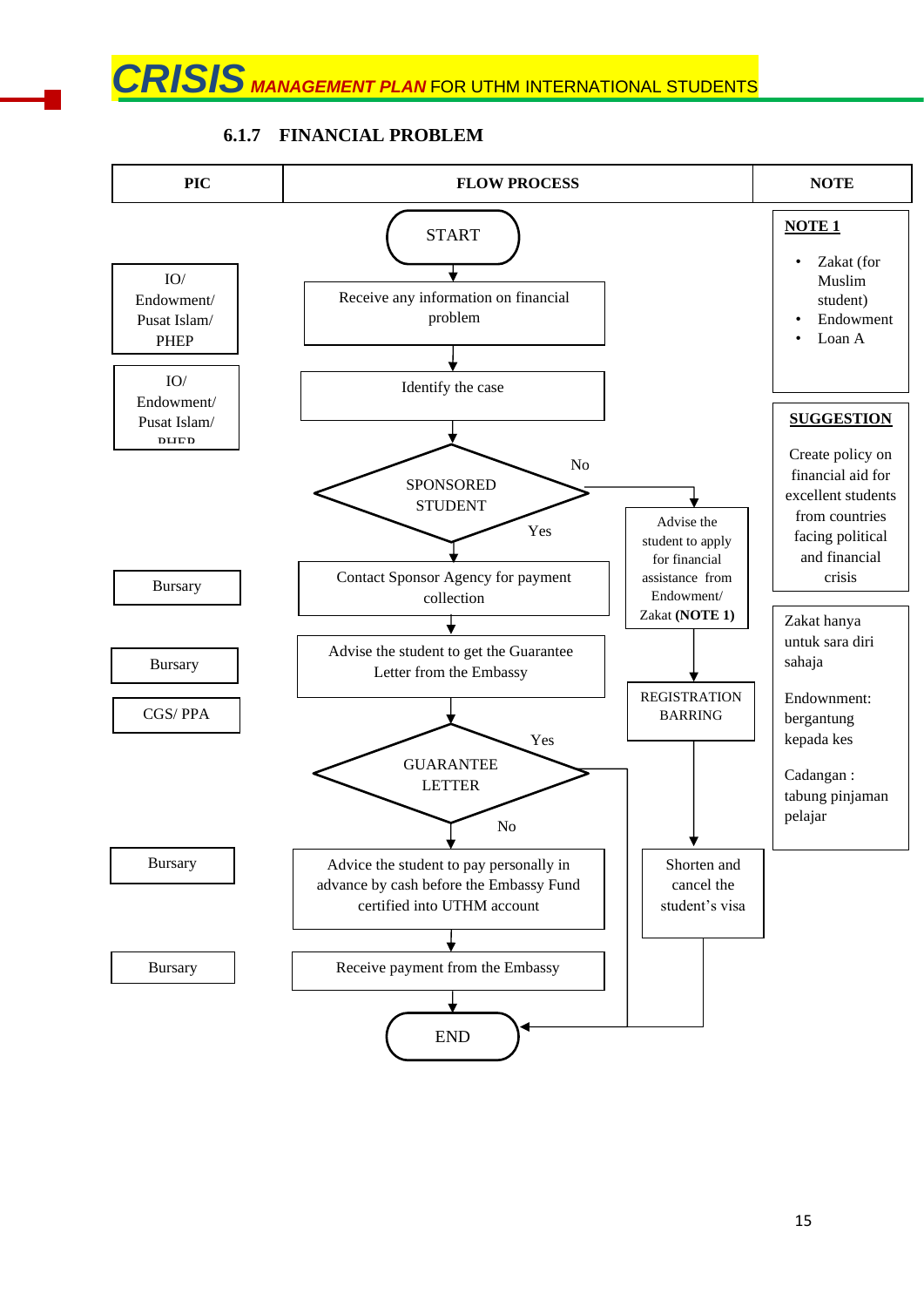**PIC FLOW PROCESS NOTE NOTE 1** START • PHEP **Faculty** IO Receive any information on • Bkes visa matters ⋥ Determine the situation of IO student Overstay | Failure of Defer of study study Identify the IO duration of Identify the overstay duration of deferment More than 1 month Apply IO special pass & collect UTHM & Refer to Immigration Immigration Enforcement unit fine IO Submit documents to Immigration Department ╈ Inform to the relevant IO department on student's status **(NOTE1)** ∓ Receive result of IO investigation from Immigration department **A**

### **6.1.8 VISA ISSUES**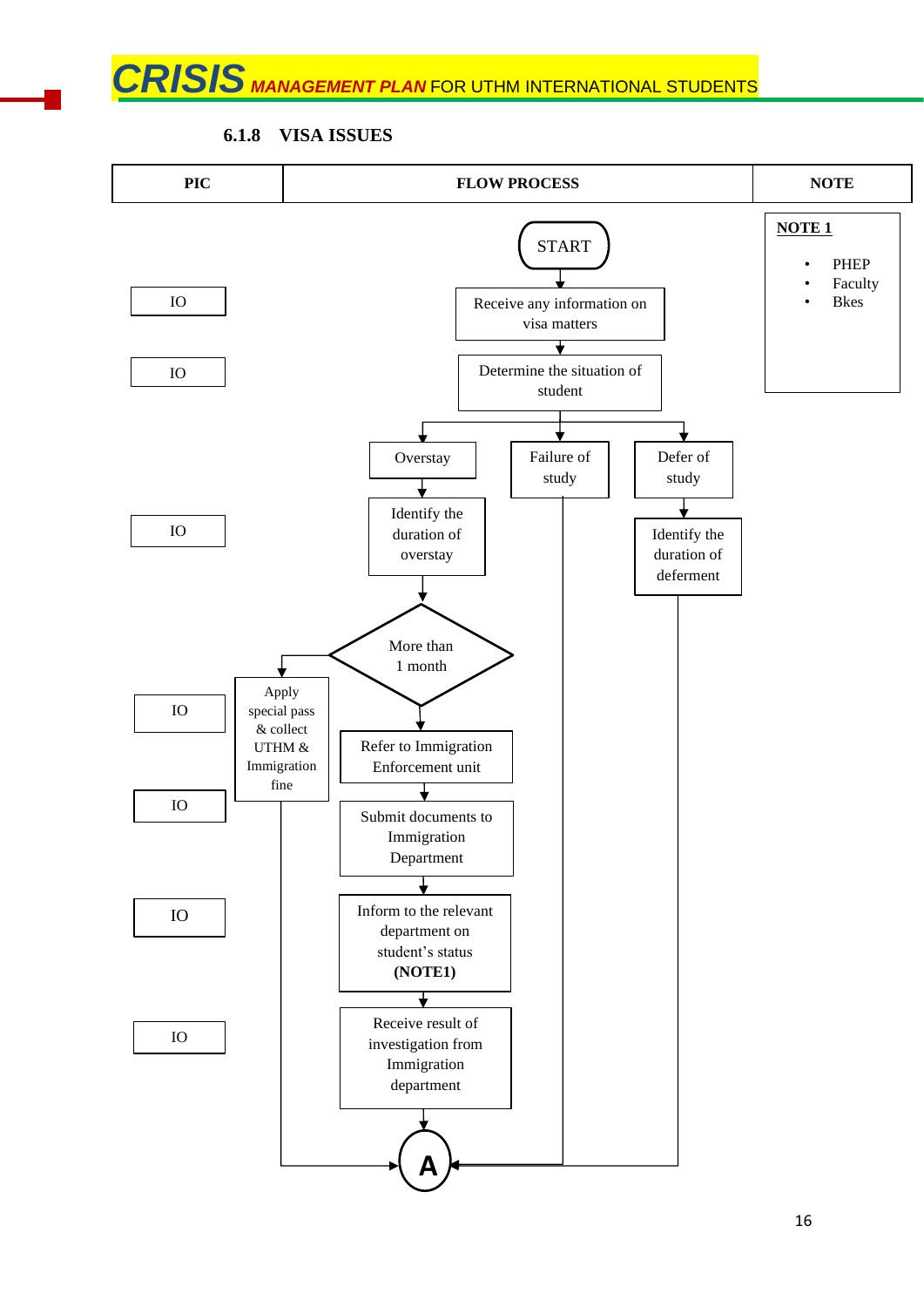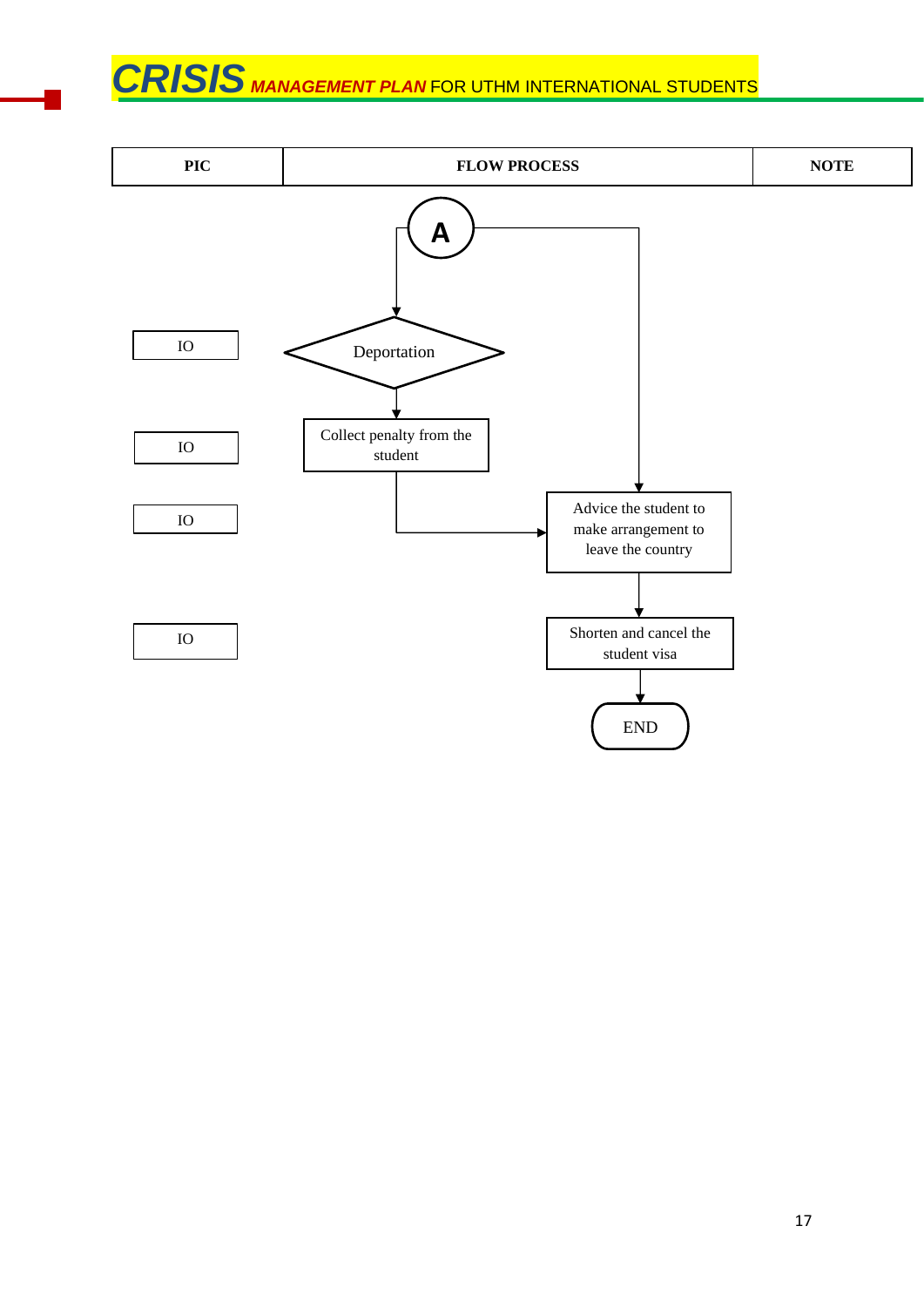# **6.2 GROUP CRITICAL INCIDENT**

#### 18 **PIC FLOW PROCESS NOTE** START Receive Information / Circular on the outbreak of the communicate disease Organize an emergency meeting with the relevant department **(NOTE 1)** Appoint task force members to handle fact finding based on medical screening Issue the internal circulation Organize medical screening for the community Determine the severity of the situation based on fact finding SERIOUS Coordinate the medical process collection of specimens, laboratory testing immunization & treatment of victims ILLNESS Follow illness / Injury SOP END Monitor the case continuously (Follow the Ministry of Health Guidelines / Circular) Quarantine the student who is affected by disease Yes No MINOR \*\*\* Synchronize with University S.O.P (HEP & Risk Management Office) **NOTE 1** a) MEMBERS • IO • PPA • CGS VC Office • HEP • BKes b) DISCUSSION ON: Serious of disease Who should be involve Determine the risk to the community Prevention plan REGISTRAR OFFICE/ PKU PSPR PKU/ PKD PSPR & PPKK PKU/ PKD PKU/ PKD PKU / PHEP/ BKes/ PKD /KK PKU/ PKD PKU/ PKD PKU/ PKD

# **6.2.1 OUTBREAK OF COMMUNICABLE DISEASE**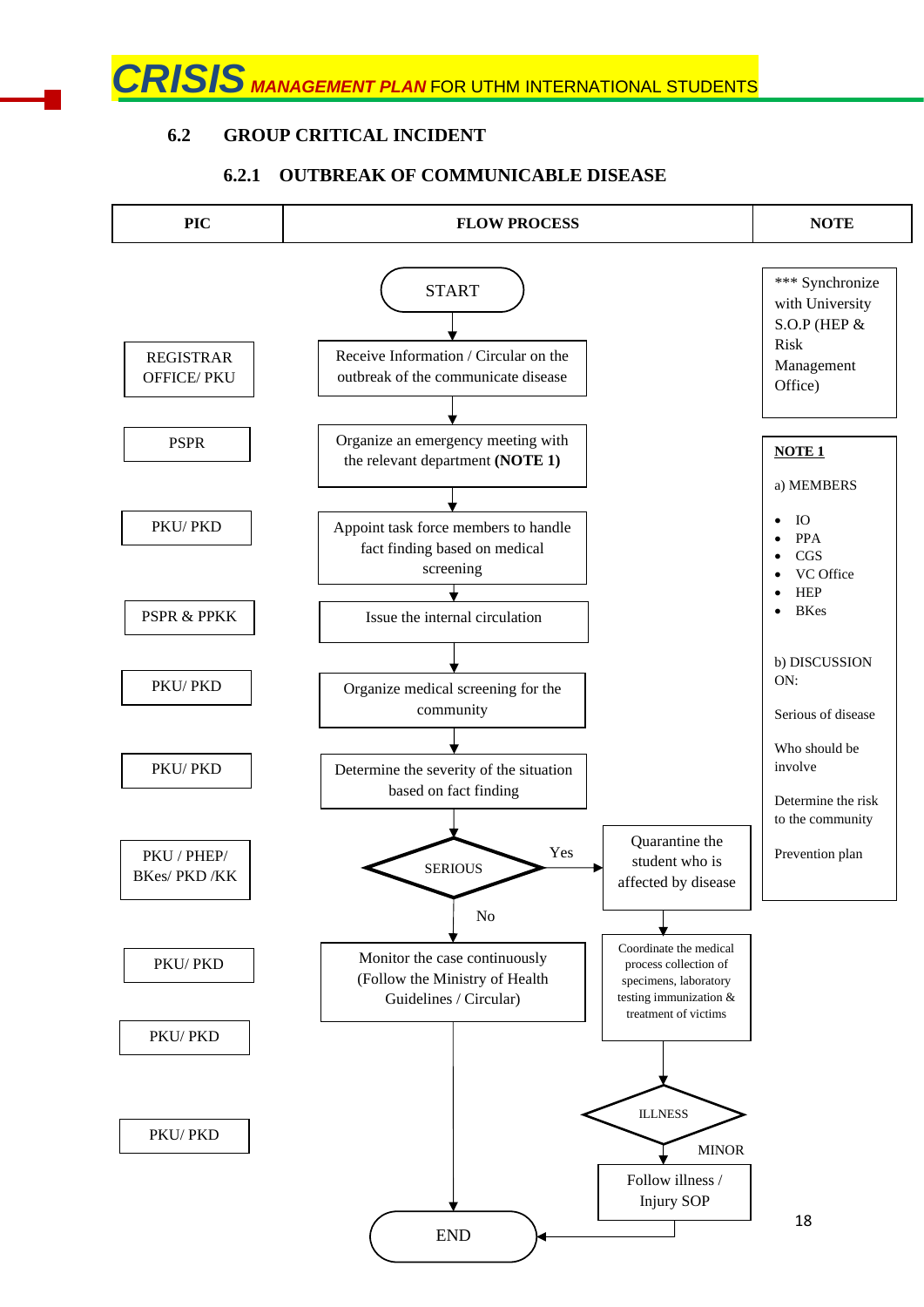#### **6.2.2 CRISIS IN HOME COUNTRY**

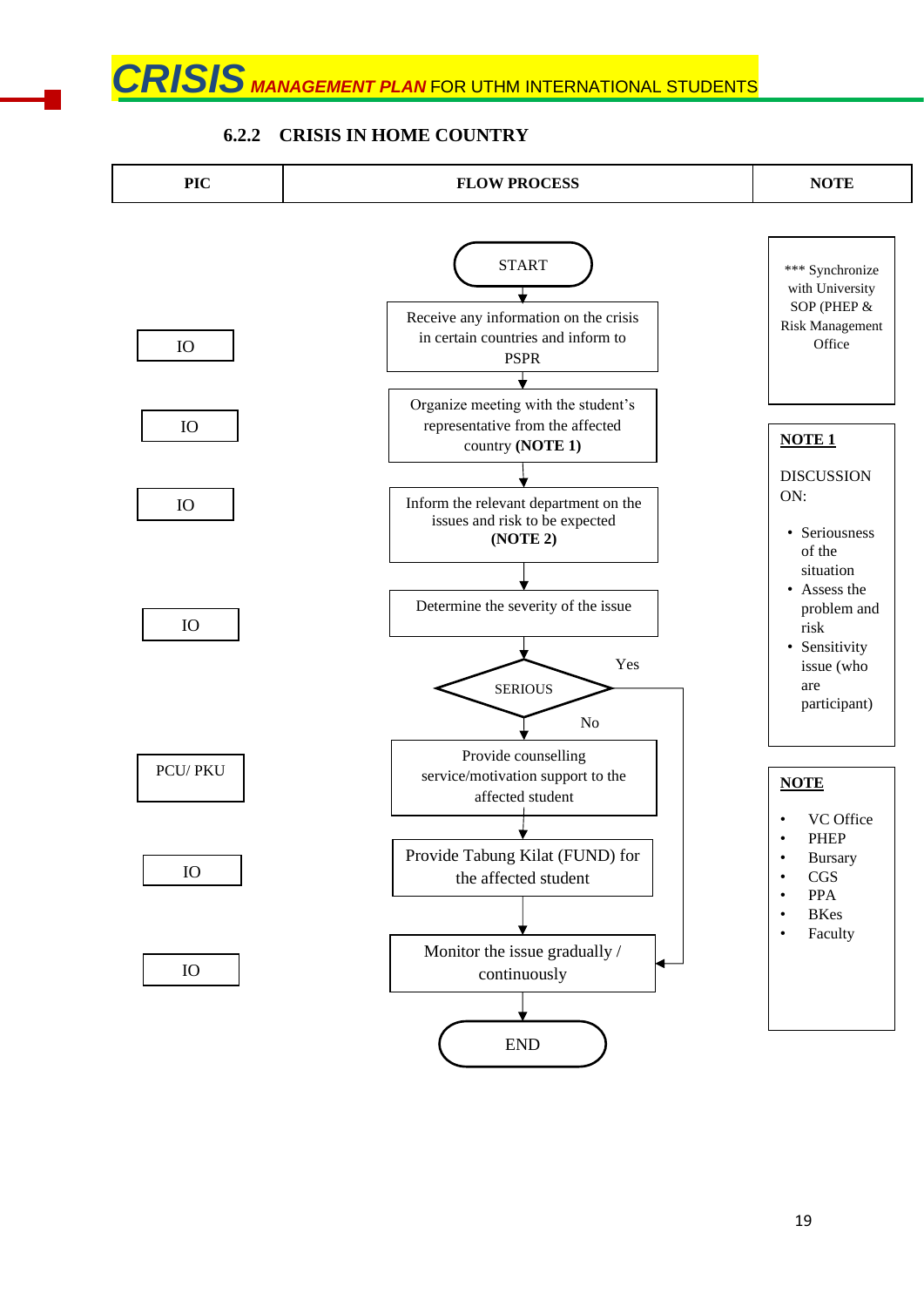

### **6.2.3 EXTREMISME THREAT / RACISM**

#### 20

Office)

**NOTE4**

\*\*\* Synchronize with University SOP (PHEP & Risk Management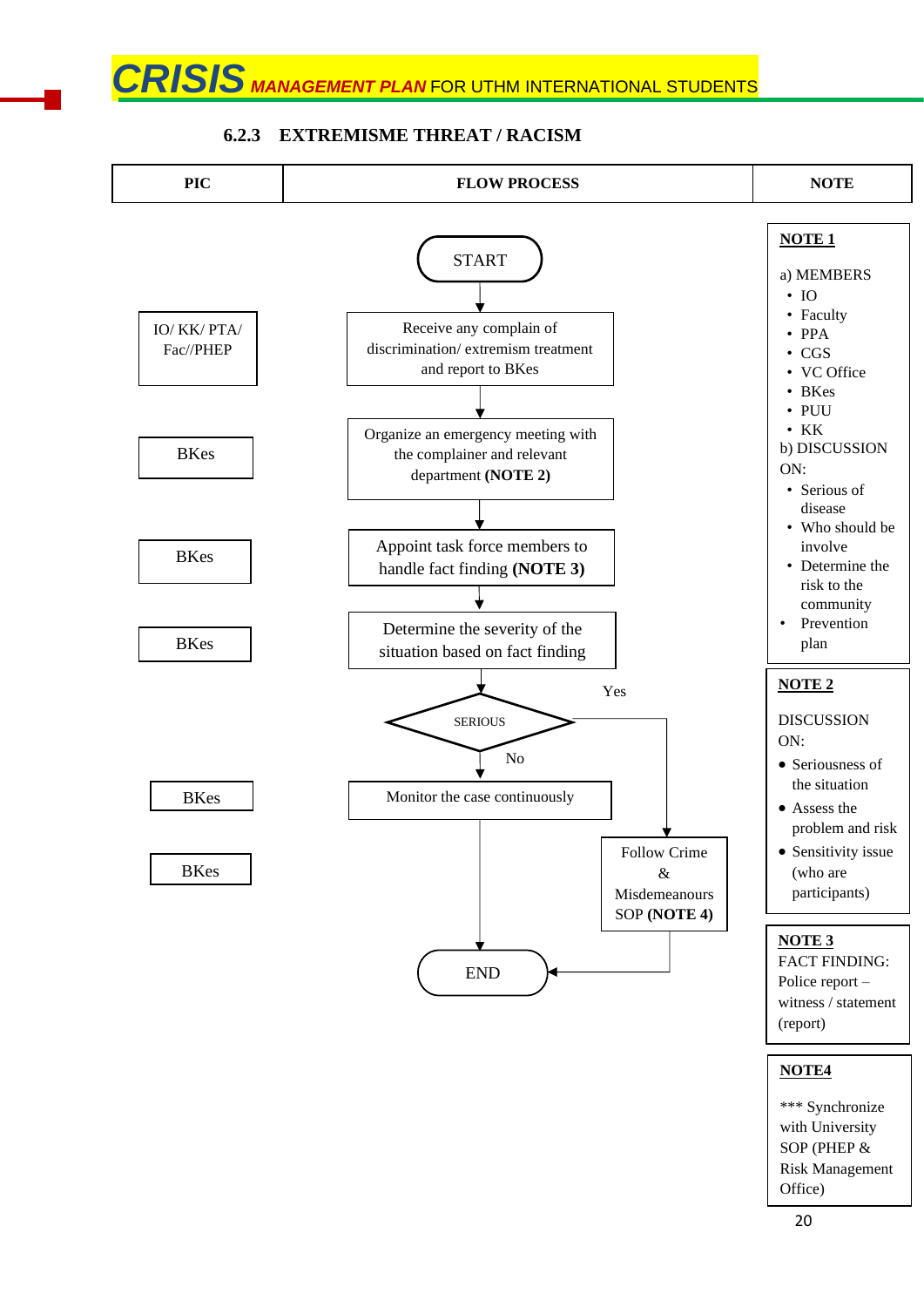# **7.0 ADDITIONAL INFORMATION**

### **7.1 FUNERAL ARRANGEMENT**

- 7.1.1 Notification to the decreased students family and Embassy Office in Malaysia should be managed by the International Office.
- 7.1.2 The University must obtain permission from the decreased student's family for managing the funeral arrangement.
- 7.1.3 The funeral should be managed by family of the decreased student if the University does not have permission to manage the funeral by the decreased student's family.

## **7.2 FUNERAL EXPENSES**

- 7.2.1 Funeral expenses will be borne by the decreased student's family if the funeral is handled by the decreased student's family.
- 7.2.2 The funeral expenses borne by the University will not exceed RM500 per case with the provisions of the International Student Welfare Fund. For any request exceeding the benefits provided, the final approval is object to the discretion of UTHM Top Management.
- 7.2.3 The funeral benefits provided by the insurance will be paid to the decreased student's family.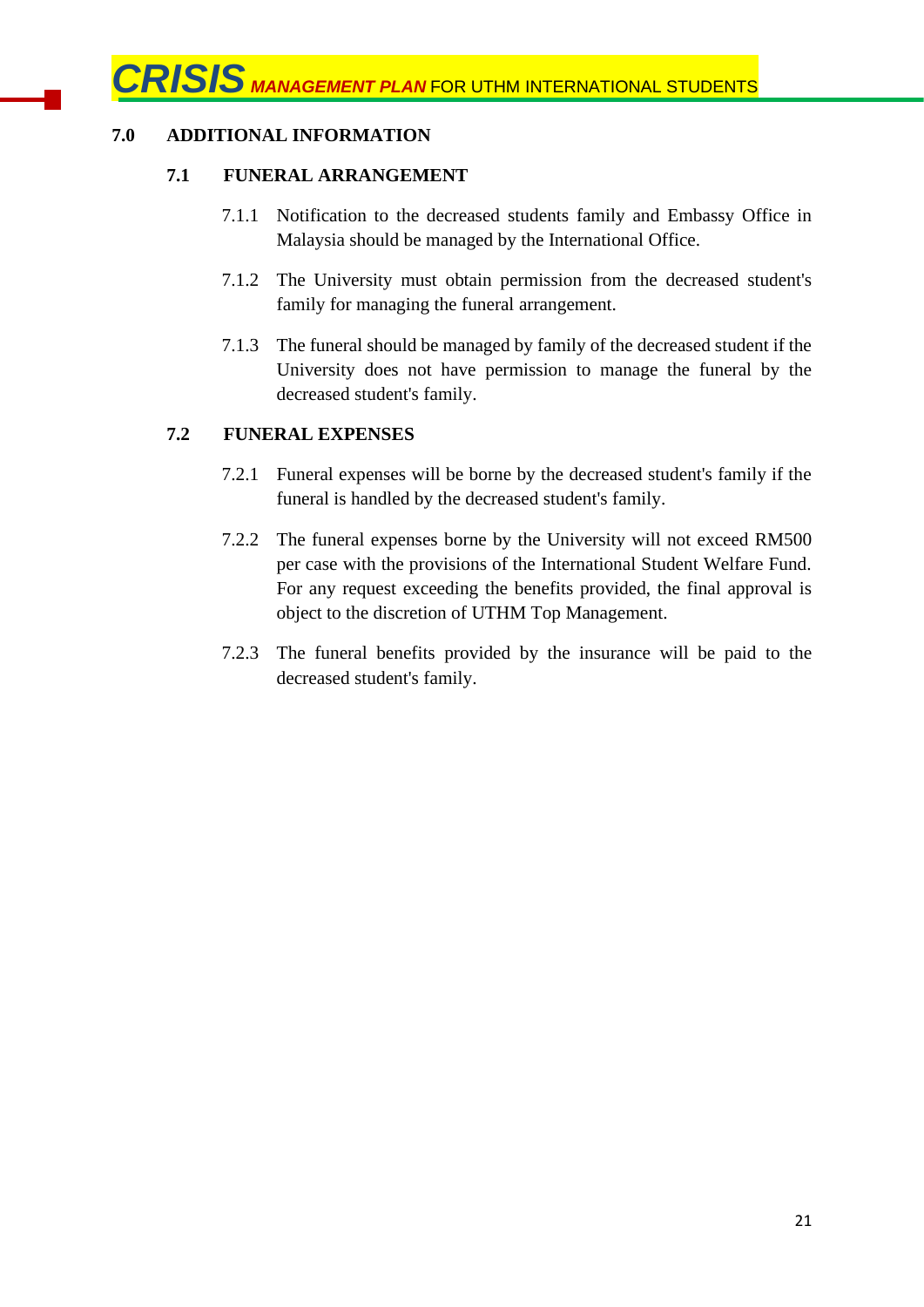- 7.2.4 The following documents are required for the payment of Funeral Expenses:
	- I. A copy of the Death Certificate
	- II. A copy of Burial Permit
	- III. A copy of the Decreased Student ID Card
	- IV. Police report in case of an accident
	- V. Medical report / Letter of References from Hospital (for insurance purposes)
	- VI. A copy of the decreased student's beneficiary ID Card

## **7.3 REPATRIATION PROCEDURE**

- 7.3.1 The repatriation arrangement to any destination in Peninsular Malaysia will be using University Transport. Hearse from other agency will be used if the University Transport is not available.
- 7.3.2 The repatriation arrangement to Sabah/ Sarawak/ Overseas (the decreased student's hometown) using CARGO / flight service must be made through the decreased student's Embassy Office in Malaysia, the Airport Management and MAS CARGO. The process shall begin upon completion of the medical and travel documentation process with the hospital, local authorities and police.
- 7.3.3 For any repatriation to overseas using MAS CARGO service through the local airport, the process shall be made through the agency that has legitimate license in managing the delivery of the body including all the necessary shipping documents required.
- 7.3.4 The MAS CARGO shipping can be arranged by the University if the repatriation is made through Kuala Lumpur International Airport (KLIA). The details of the process are as follows:
	- ➢ Make a cargo reservation (date and time of the flight) through MAS Reservation CARGO Unit within 2-3 days from the date of departure. The reservation process requires the full details of the decreased beneficiary (beneficiary, address and contact No.) to be submitted to the MAS CARGO Reservation Unit during reservation.
	- ➢ Deal with the MAS CARGO Logistic for delivery after the cargo reservation has been made. Terminal Charge Shipping Cost (payment in cash) is based on the weight of the cargo with approximately RM40.00/kilo for overseas delivery.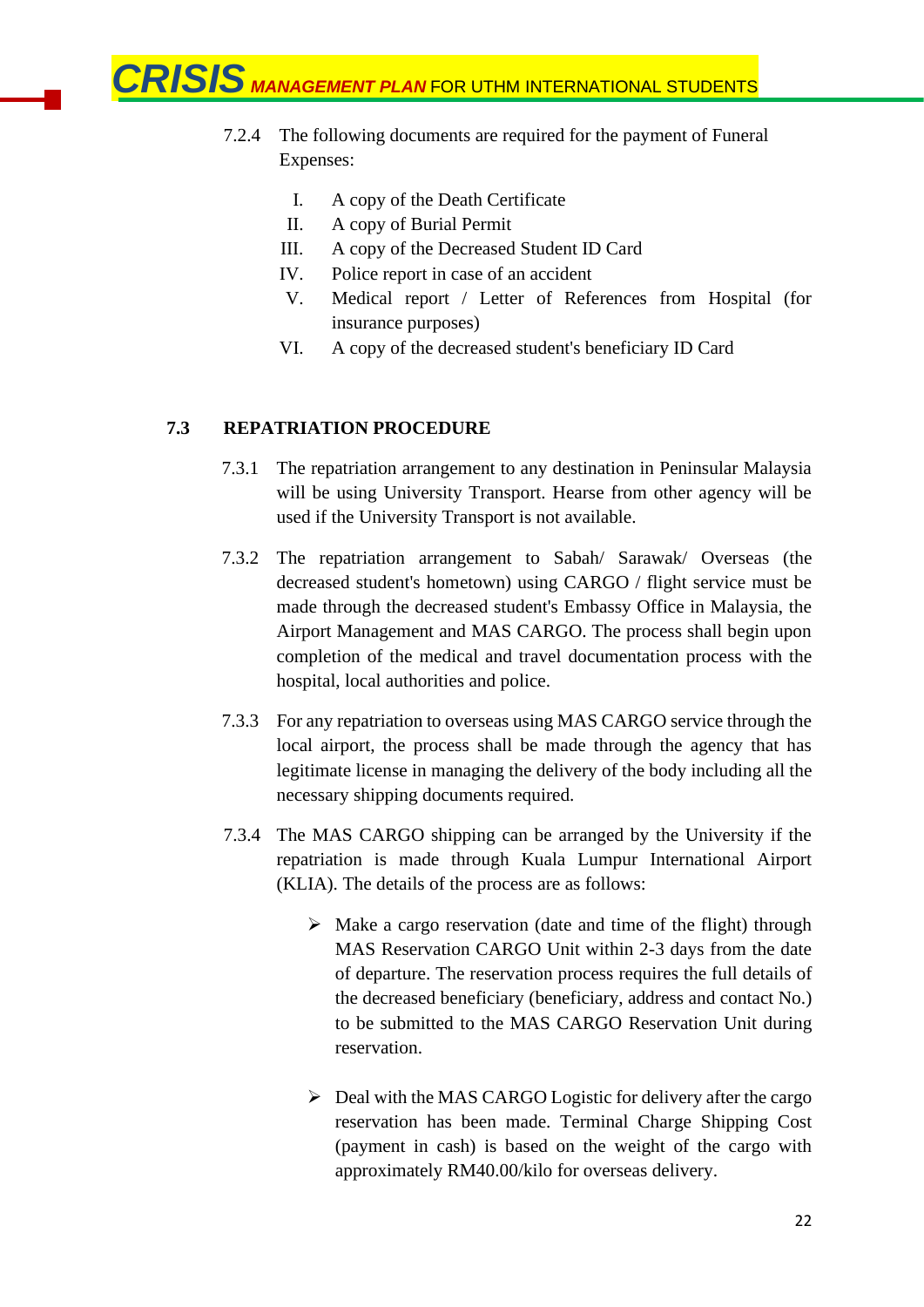- ➢ The required documents are as follows:
	- I. A copy of Death Certificate
	- II. A copy of Export Permit
	- III. A verification letter from the Embassy
	- IV. A copy of Embalming Certificate (from the hospital)
- 7.3.5 The repatriation process shall be made through KLIA Health Devision (03-87872055) with reference to Immigration Department, Police and Custom Department, KLIA.
- 7.3.6 The repatriation cost provided by the insurance coverage is subjected to the rates agreed in the insurance contract and policy.
- 7.3.7 All Visa and Immigration matters shall be managed by the International Office.
- 7.3.8 The decreased student's family can make an insurance claim through the International Office.
- 7.3.9 The rate of the insurance compensation is based on the rates agreed in the insurance contract and policy.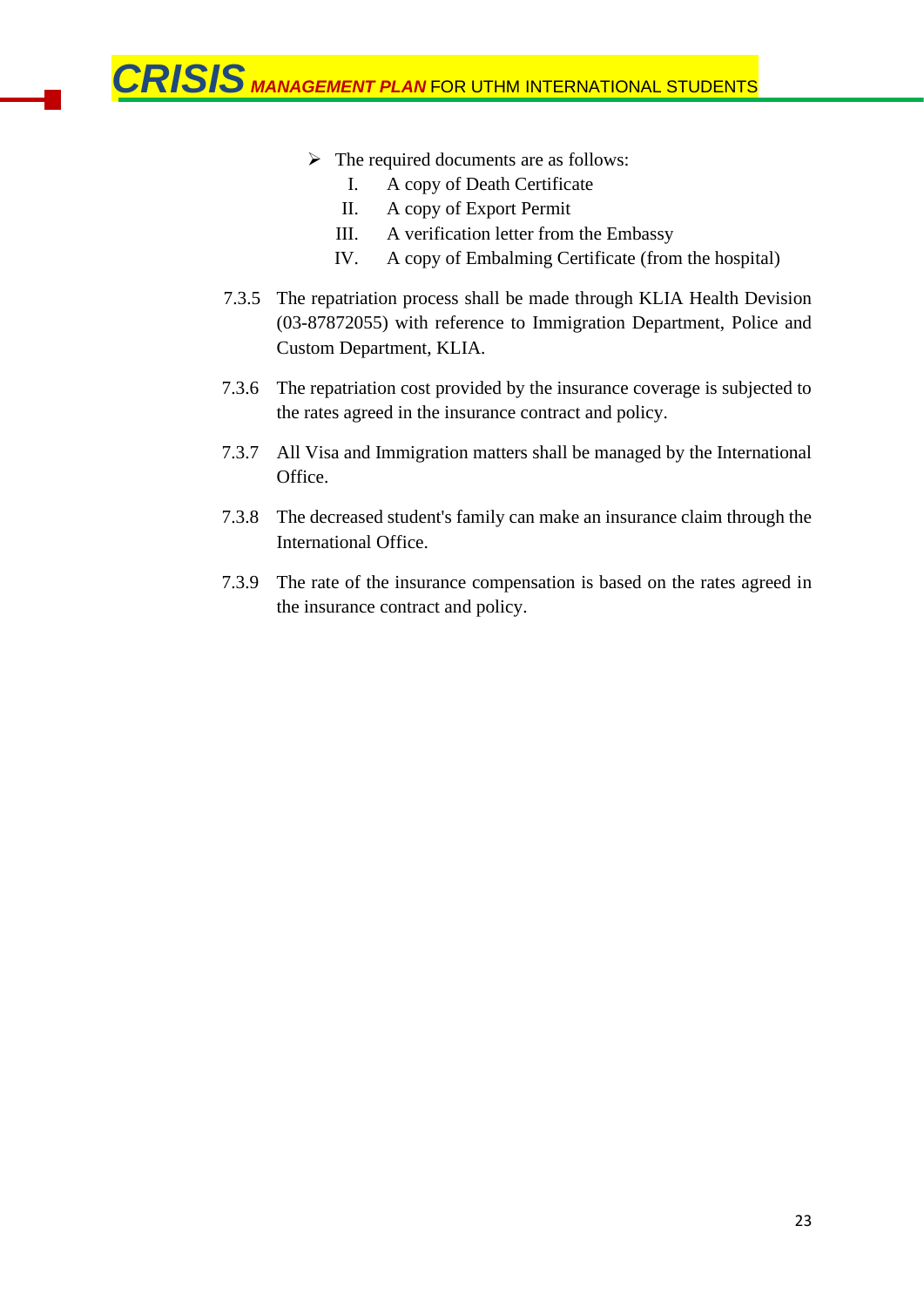# **8.0 GROUP INSURANCE**

In compliance with the Malaysia Ministry of Education's Code of Ethics, It is compulsory for all International students to have medical insurance coverage throughout the period of study in Malaysia. Among the important in the ministry's guidelines are:

- a. The minimum insurance premium is at least RM450.00 per year.
- b. Insurance must cover all of the following treatment:
	- I. Personal Accident & Death
	- II. In-patient Service;
	- III. Repatriation; and
	- IV. Out-patient Service

The student is compulsory to pay the insurance fee as it is also aligned with requirement of student pass approval set by Immigration Department of Malaysia. Students that fail to get the insurance coverage will not be allowed to renew their student pass.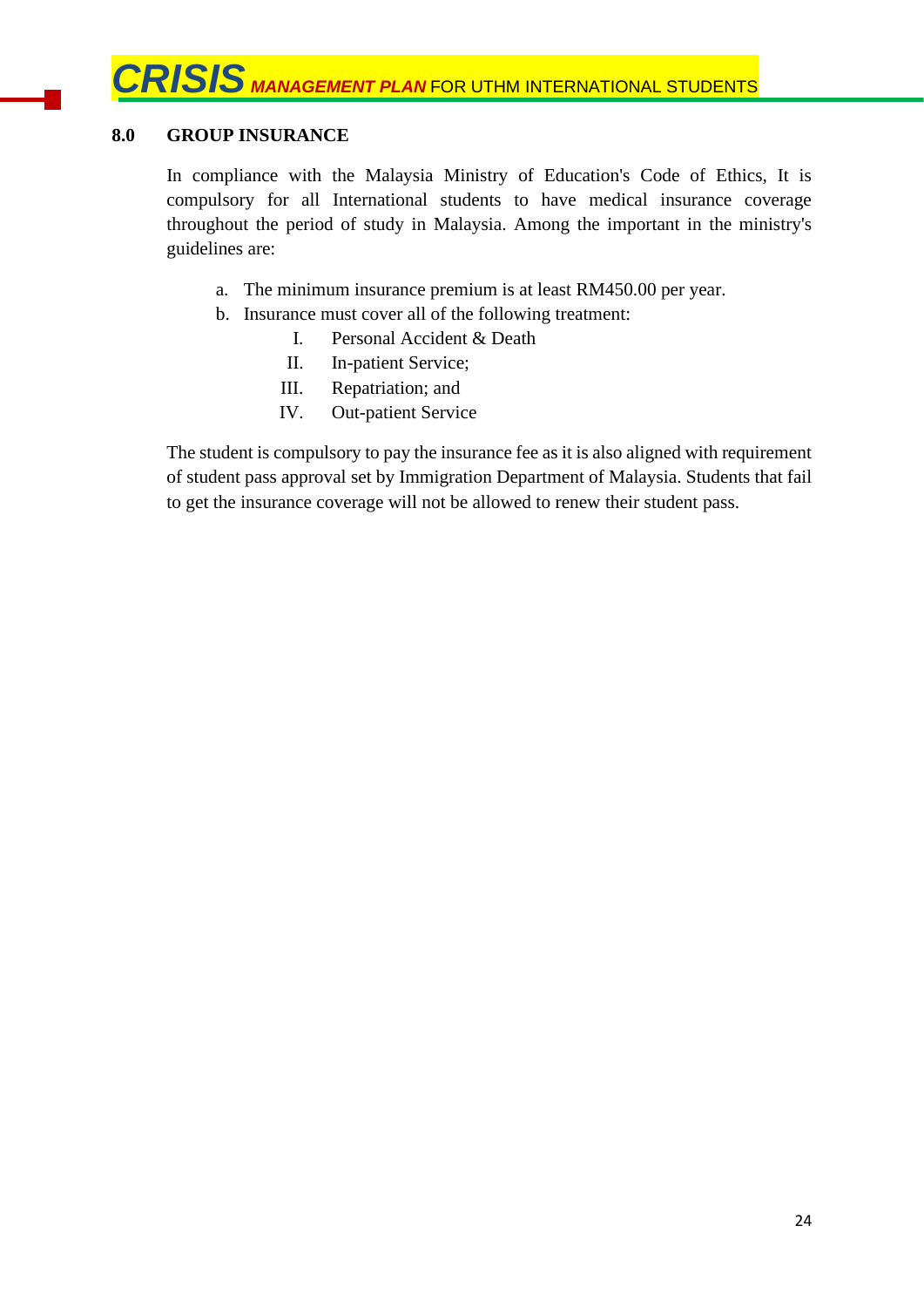The minimum requirements of coverage are as follows:

# **\*SCHEDULE OF BENEFIT**

# **(MINIMUM REQUIREMENT)**

| NO | <b>SCHEDULE OF BENEFITS</b>                                                                   | <b>BENEFIT (RM)</b> |  |  |
|----|-----------------------------------------------------------------------------------------------|---------------------|--|--|
| 1. | <b>CATEGORY 1 (GROUP PERSONAL ACCIDENT)</b>                                                   |                     |  |  |
|    | Death (accident cause)                                                                        | <b>TBD</b>          |  |  |
|    | Total permanent disablement due to accident cause                                             | <b>TBD</b>          |  |  |
|    | Medical evacuation due to accidental cause (ambulance fee)                                    | <b>TBD</b>          |  |  |
|    | Medical expenses due to accidental cause                                                      | <b>TBD</b>          |  |  |
|    | Funeral expenses                                                                              | <b>TBD</b>          |  |  |
|    | Repatriation                                                                                  | <b>TBD</b>          |  |  |
| 2. | <b>CATEGORY 2 (GROUP TERM FAMILY)</b>                                                         |                     |  |  |
|    | Death (natural cause/sickness)                                                                | <b>TBD</b>          |  |  |
|    | Total permanent disablement (Natural cause / sickness)                                        | <b>TBD</b>          |  |  |
|    | Funeral expenses                                                                              | <b>TBD</b>          |  |  |
|    | Repatriation                                                                                  | <b>TBD</b>          |  |  |
| 3. | <b>CATEGORY 3 (GROUP HOSPITAL &amp; SURGICAL)</b>                                             |                     |  |  |
|    | <b>A. OUT-PATIENT SERVICE</b>                                                                 |                     |  |  |
|    | Outpatient treatment (maximum per year)                                                       | <b>TBD</b>          |  |  |
|    | <b>B. HOSPITALIZATION EXPENSES</b>                                                            |                     |  |  |
|    | Room & board per day (up to 120 days in private hospital/<br>government hospital)             | <b>TBD</b>          |  |  |
|    | Intensive care unit (up to 20 days per disability)                                            | <b>As Charged</b>   |  |  |
|    | Hospital miscellaneous service (maximum per disability)                                       | <b>As Charged</b>   |  |  |
|    | In hospital physician (max 2 visits per day, daily maximum up)<br>to 120 days per disability) | <b>As Charged</b>   |  |  |
|    | <b>C. SURGICAL EXPENSES</b>                                                                   |                     |  |  |
|    | Surgical fees (maximum per disability)                                                        | <b>As Charged</b>   |  |  |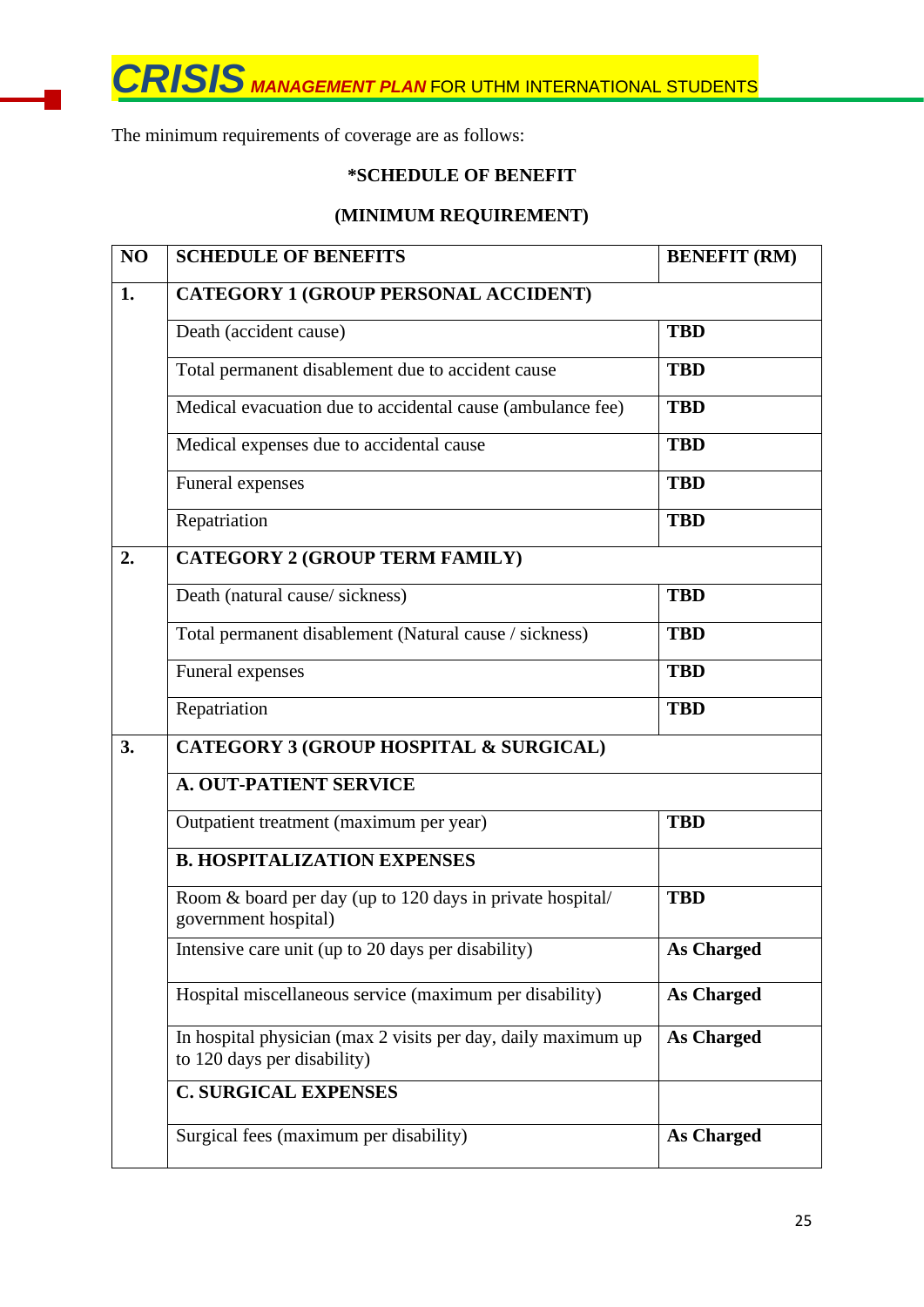| Operating theatre fees                                                                                  | <b>As Charged</b> |
|---------------------------------------------------------------------------------------------------------|-------------------|
| Anaesthetic fees                                                                                        | <b>As Charged</b> |
| Pre-surgical/hospital diagnostic consultant service (within 60)<br>days period to admission)            | <b>As Charged</b> |
| Pre-surgical/hospital specialist consultant service (within 60)<br>days period to admission)            | <b>As Charged</b> |
| Second surgical opinion                                                                                 | <b>As Charged</b> |
| Post hospitalization treatment (within 60 days period to<br>admission)                                  | <b>As Charged</b> |
| <b>D. OTHER EXPENSES</b>                                                                                |                   |
| Emergency outpatient sickness treatment (between 12 midnight<br>to 6 A.M only) per disability           | <b>As Charged</b> |
| Emergency accident dental treatment (within 24 hours after the<br>accident & maximum follow up 14 days) | <b>As Charged</b> |
| Government hospital cash benefit allowance (daily maximum<br>up to 60 days per disability)              | <b>TBD</b>        |
| Ambulance service fee                                                                                   | <b>As Charged</b> |
| Insured child's daily guardian benefit                                                                  | <b>TBD</b>        |
| Compassionate visitation benefit                                                                        | <b>TBD</b>        |
| Reimbursement of medical report fees                                                                    | <b>TBD</b>        |
| Overall maximum per annum                                                                               | <b>TBD</b>        |

**\*Subject to change. Depending on Insurance Company offered & choice by student.**